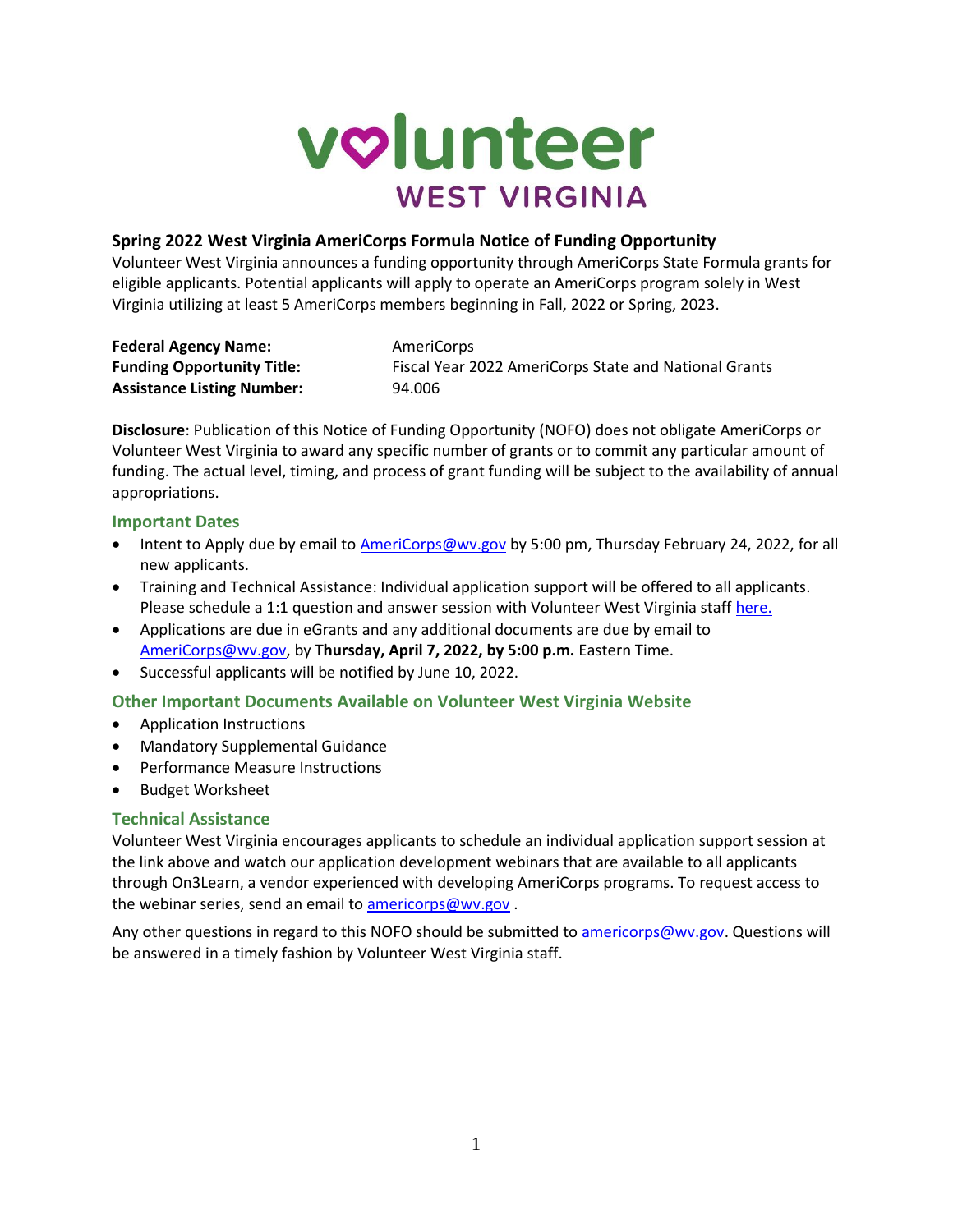### **Changes from FY2021 NOFO**

Minimum Full Time (FT) member living allowance is \$16,502 and maximum cost per Member Service Year (MSY) is \$21,600.

Narrative additions:

- **Program Design** addition 1: The problem is prevalent and severe in communities where the program plans to serve and has been documented with relevant data. Addition 2: Applicants should discuss the community need as it relates to the CDC's Social Vulnerability Index.
- **Member Experience** addition 1: As a result of their service, AmeriCorps members will have opportunities to develop as leaders. Addition 2: The applicant's organization and/or program has a diversity, equity, and inclusion council that seeks to diversify its staff and board and create a supportive and safe environment as well ensure that its programming is culturally and community appropriate.
- **Organizational Background and Staffing** addition 1: The organization has facilitated, partnered, or participated in educational or workforce development programs (i.e., preapprenticeship/registered apprenticeship, work experience and job training programs, etc.). Addition 2: The organization has a stated commitment and plan to advance diversity, equality, and inclusion (DEI) throughout its mission, for example by using a DEI council or strategic plan.
- **Compliance and Accountability** addition 1: The organization has sufficient policies, procedures, and controls in place to prevent, detect, and mitigate the risk of fraud, waste, abuse, and mismanagement, such as appropriate segregation of duties, internal oversight activities, measures to prevent timekeeping fraud, etc.

Addition 2: The organization has an effective mechanism in place to report, without delay, any suspected criminal activity, waste, fraud, and/or abuse to both the AmeriCorps Office of Inspector General and/or Volunteer West Virginia and a plan for training staff and participants on these reporting protocols.

• **Culture that Values Learning** addition: The applicant's board, management, and staff collect and use information to determine its programmatic effectiveness in serving in a community with members that are diverse.

# **Full Text of the NOFO**

### **A. PROGRAM DESCRIPTION**

### **A.1. Purpose of AmeriCorps Funding**

Volunteer West Virginia, the State's Commission for National and Community Service, challenges West Virginians to strengthen their communities through service and volunteerism. The Commission administers West Virginia's AmeriCorps service programs in cooperation with local and state grantees. We also administer additional programming to help meet the state's volunteer and community service needs.

AmeriCorps brings people together to tackle some of the country's most pressing challenges through national service and volunteering. AmeriCorps members and AmeriCorps Seniors volunteers serve with organizations dedicated to the improvement of communities. AmeriCorps helps make service a cornerstone of our national culture. AmeriCorps grants are awarded to eligible organizations (See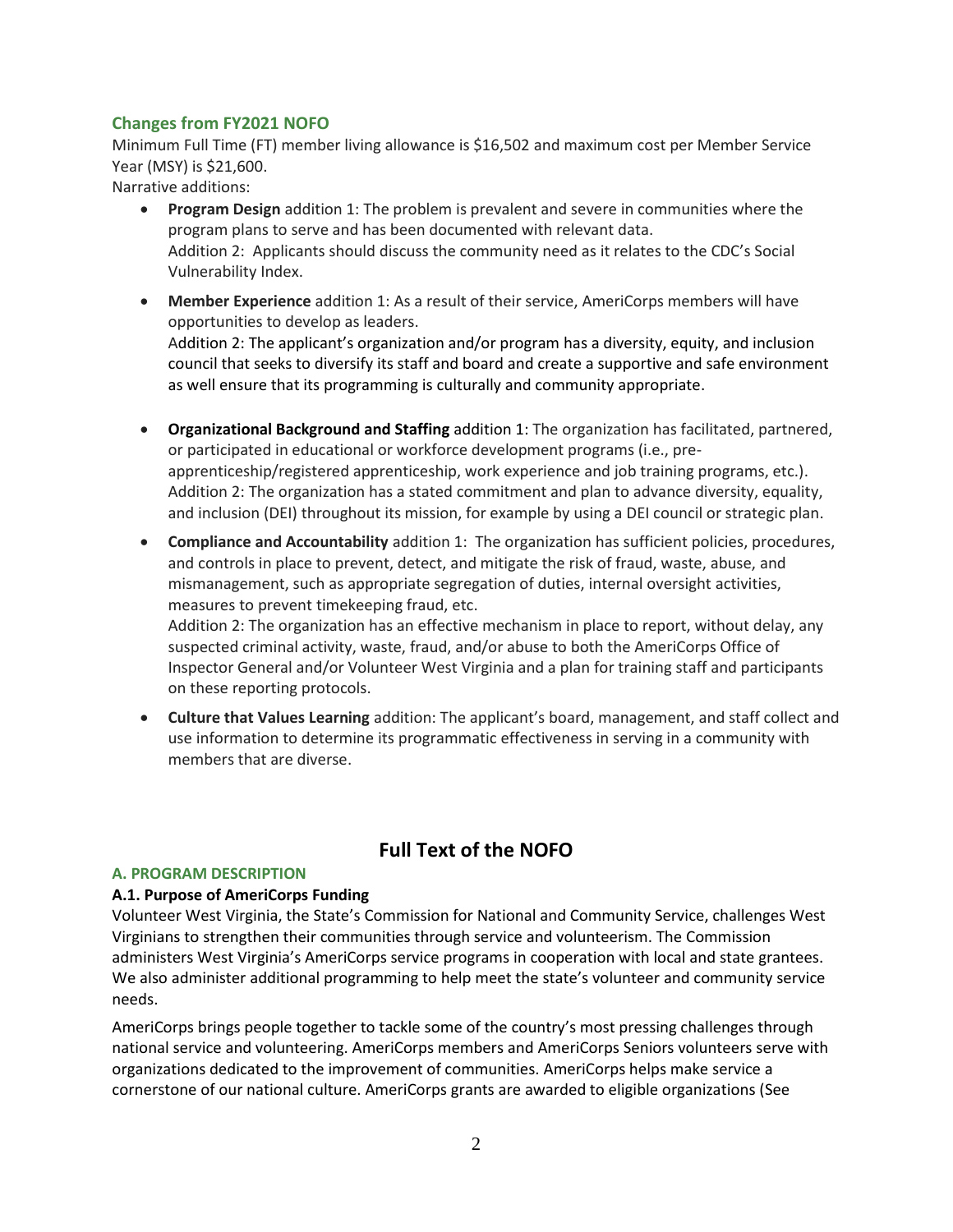Section *C.1 Eligible Applicants*) proposing to engage AmeriCorps members in evidence-based or evidence-informed interventions/practices to strengthen communities.

An AmeriCorps member is an individual who engages in community service through an approved national service position. Members may receive a living allowance and other benefits while serving. Upon successful completion of their service, members earn a Segal AmeriCorps Education Award that they can use to pay for higher education expenses or apply to qualified student loans.

#### **AmeriCorps Focus Areas**

The National and Community Service Act of 1990, as amended by the Serve America Act, emphasizes measuring the impact of service and focusing on a core set of issue areas. To maximize the impact of investment in national service, AmeriCorps has the following focus areas:

#### Economic Opportunity

Grants will provide support and/or facilitate access to services and resources that contribute to the improved economic well-being and security of economically disadvantaged people; help economically disadvantaged people, to have improved access to services that enhance financial literacy; transition into or remain in safe, healthy, affordable housing; and/or have improved employability leading to increased success in becoming employed.

#### Education

Grants will provide support and/or facilitate access to services and resources that contribute to improved educational outcomes for economically disadvantaged children; improved school readiness for economically disadvantaged young children; improved educational and behavioral outcomes of students in low-achieving elementary, middle, and high schools; and/or support economically disadvantaged students' preparation for success in post-secondary educational institutions.

### Environmental Stewardship

Grants will support responsible stewardship of the environment, while preparing communities for challenging climate and environmental circumstances and helping Americans respond to and recover from disruptive events: programs that conserve natural habitats; protect clean air and water; maintain public lands; support wildland fire mitigation and sustainable forest management; cultivate individual and community resilience; and provide reforestation services after floods or fires, such as nature based solutions.

### Healthy Futures

Grants will provide support for activities that will address the opioid crisis; increase seniors' ability to remain in their own homes with the same or improved quality of life for as long as possible; and/or increase physical activity and improve nutrition with the purpose of reducing obesity.

### Disaster Services

Grants will support increased and improved disaster services for individuals and communities to prepare and adapt to disasters, including but not limited to climate change events. Activities will provide support to increase preparedness for disasters, improve readiness to respond to disasters, support recovery efforts from disasters, and/or assist in the implementation of pre-disaster mitigation and adaptation measures. Grants will support communities and individuals in planning for disasters, in particular engaging disadvantaged communities in the planning process.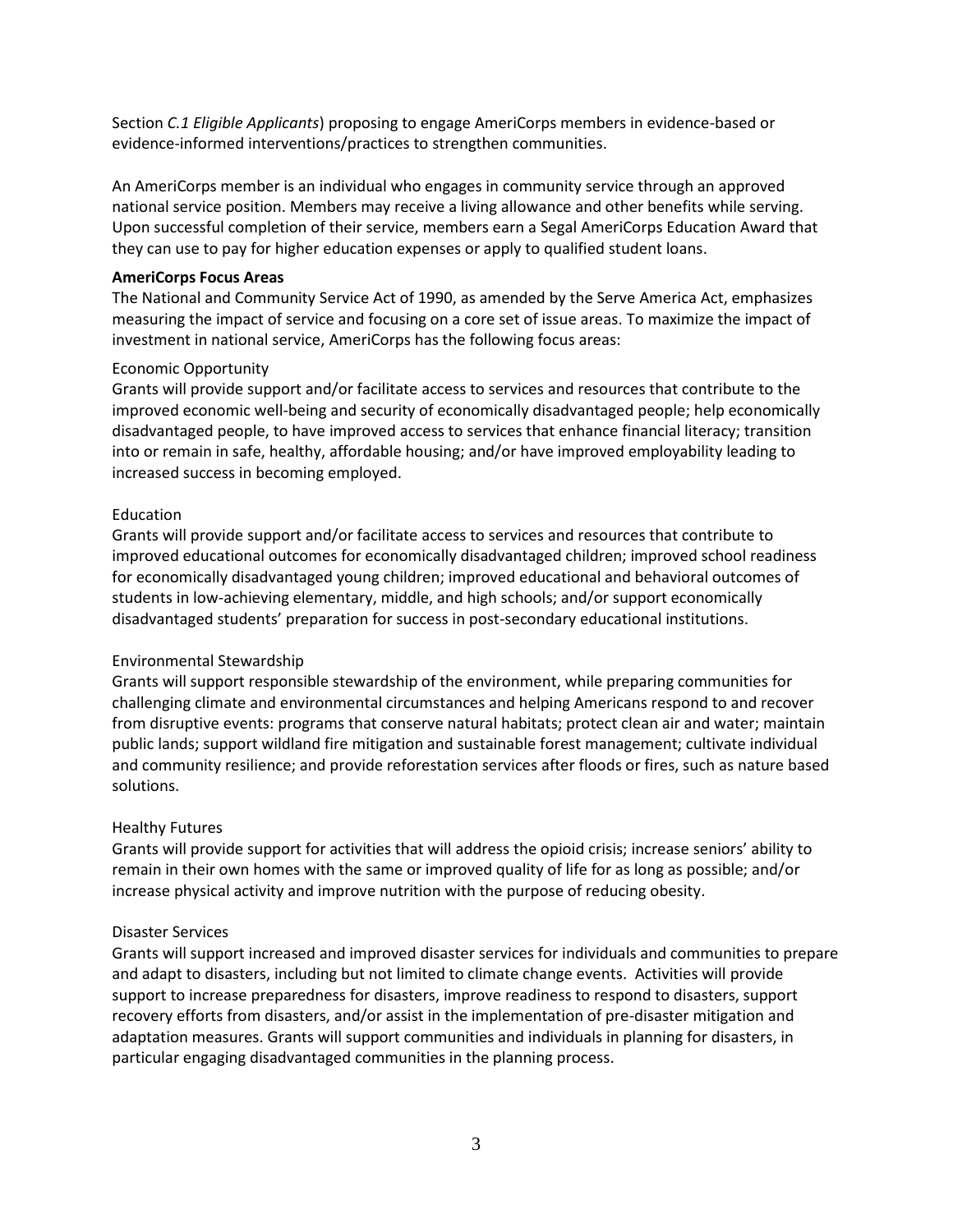### Veterans and Military Families

Grants will improve the quality of life of veterans and improve military family well-being; increase the number of veterans, wounded warriors, military service members, and their caregivers, families, and survivors served by AmeriCorps programs; and/or increase the number of veterans and military family members engaged in service through AmeriCorps programs.

### **A.2. Funding Priorities**

Volunteer West Virginia and AmeriCorps priorities for this grant competition are:

- Efforts to help local communities respond to and recover from the COVID-19 pandemic. Applicants may propose programming to aid communities in their efforts to recover from the COVID-19 pandemic, including outcomes of COVID-19 on student subgroups described in the Elementary and Secondary Education Act.
- Educational opportunity and economic mobility for communities experiencing persistent unemployment or underemployment, and students experiencing homelessness or those in foster care.
- Evidence-based interventions on the AmeriCorps Evidence Exchange that are assessed as having Moderate or Strong evidence. Please note that many of these interventions have demonstrated effectiveness in improving outcomes for individuals living in underserved communities and that the agency has committed resources to supporting grantees seeking to replicate and evaluate these interventions in similar communities.
- Veterans and Military Families, Caregivers, and Survivors a program model that improves the quality of life of veterans and improves the well-being of military families, caregivers, and survivors.
- Rural intermediaries organizations that demonstrate measurable impact and primarily serve rural communities with limited resources and organizational infrastructure.
- Environmental stewardship and climate change including renewable energy and energy efficiency, building community resilience, sustainable food systems and agriculture, and conservation and habitat preservation.
- Faith-based organizations.

To receive priority consideration, applicants must show that the priority area is a significant part of the program focus and intended outcomes. Proposing programs that receive priority consideration does not guarantee funding.

### **A.3. Performance Goals or Expected Outcomes**

### **Performance Measures**

All applications must include at least one aligned performance measure (output and outcome) that corresponds to the proposed primary intervention. This may be a National Performance Measure or an applicant-determined measure. See the Performance Measure Instructions for details about performance measure requirements and selection rules.

### **A.4. Program Authority**

Awards under this NOFO are authorized by th[e National and Community Service Act of 1990,](https://americorps.gov/about/agency-overview/statutes-regulations) as amended, [\(42 U.S.C. 12501 et seq.\)](https://www.congress.gov/111/plaws/publ13/PLAW-111publ13.pdf)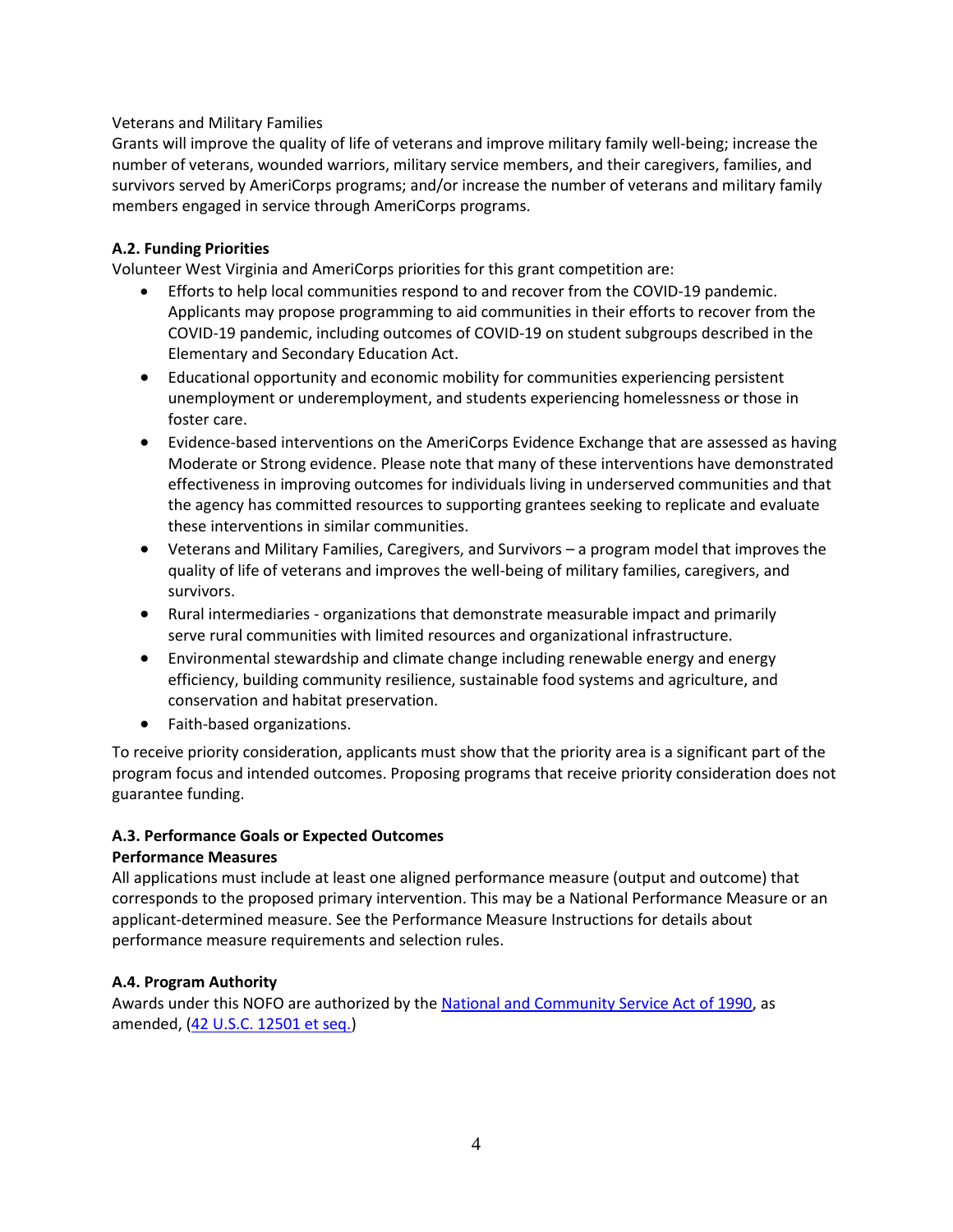### **B. FEDERAL AWARD INFORMATION**

#### **B.1. Estimated Available Funds**

Volunteer West Virginia expects a highly competitive AmeriCorps grant competition. Volunteer West Virginia reserves the right to prioritize providing funding to existing awards over making new awards. The actual level of funding is subject to the availability of annual appropriations.

### **B.2. Estimated Award Amount**

Award amounts will vary as determined by the scope of the projects.

#### **B.3. Period of Performance**

Volunteer West Virginia anticipates making three-year grants. Volunteer West Virginia generally makes an initial award for the first year of the period of performance, based on a one-year budget. Continuation awards for subsequent years are not guaranteed; they depend upon availability of appropriations and satisfactory performance.

The project start date may not occur prior to the date AmeriCorps awards the grant. AmeriCorps applicants may not enroll prior to the start date of the award. AmeriCorps applicants may not begin service prior to the beginning of the member enrollment period as designated in the grant award. A program may not certify any service hours an applicant performs prior to the applicant becoming a member in the system of record and the beginning of the member enrollment period.

#### **B.4. Type of Award**

AmeriCorps Operating Grants: Volunteer West Virginia may award a Cost Reimbursement or a Fixed Amount grant to any successful applicant, but the availability of a Full-Cost Fixed-Amount grant is limited to certain applicants. See the C.1.*Eligible Applicants* section and the Mandatory Supplemental Information for more information (available on the Volunteer West Virginia website).

| <b>Grant Types</b>                | <b>Cost Reimbursement</b>    | <b>Fixed Amount</b>          |  |
|-----------------------------------|------------------------------|------------------------------|--|
| <b>Available Subtypes</b>         | Traditional                  | <b>Full-Cost</b>             |  |
| Maximum Cost per MSY              | \$21,600                     | \$21,600                     |  |
| Type of Slots in the National     | FT, TQT, HT, RHT, QT, MT, AT | FT, TQT, HT, RHT, QT, MT, AT |  |
| <b>Service Trust</b>              |                              |                              |  |
| <b>Budget Submission Required</b> | Yes                          | No.                          |  |
| Availability of Funds linked to   |                              |                              |  |
| enrollment and retention of       | No                           | Yes                          |  |
| awarded MSYs                      |                              |                              |  |
| <b>Special Requirements</b>       | N/A                          | N/A                          |  |
| <b>Financial Reporting</b>        | Yes                          | No                           |  |
| Requirements                      |                              |                              |  |
| Available to new Applicants       | Yes                          | <b>No</b>                    |  |

FT = Full time, TQT = Three Quarter Time, HT= Half Time, RHT = Reduced Half Time, QT = Quarter Time, MT = Minimum Time, AT = Abbreviated Time

#### **C. ELIGIBILITY INFORMATION**

#### **C.1. Eligible Applicant***s*

The following non-federal entities (all of which are defined in 2 [CFR 200.1\)](https://www.ecfr.gov/cgi-bin/text-idx?SID=7122962885b48d729142e857315838fe&mc=true&node=se2.1.200_11&rgn=div8) are eligible to apply:

• Tribes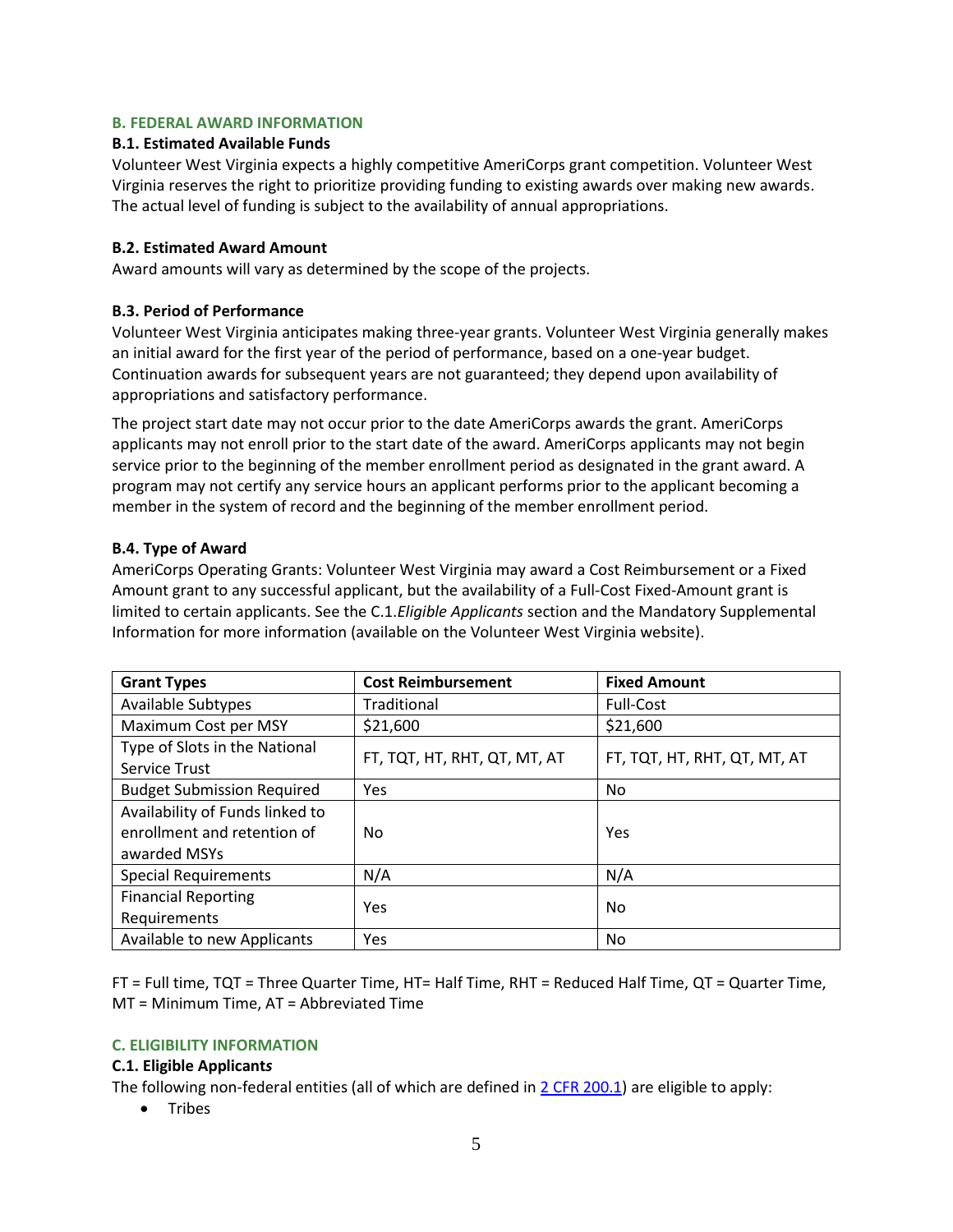- Institutions of higher education
- Local governments
- Nonprofit organizations
- States

Applicants must have a valid SAM registration and DUNS and/or Unique Entity Identifier to receive an award. See Section D.3. Unique Entity Identifier and System for Award Management (SAM) for more information.

### **Threshold Issues**

Applications should reflect that they meet the following threshold requirements for the grant type for which they are applying.

- If the proposed service activities require specialized member qualifications and/or training (for example, tutoring programs: 45 CFR 2522.910-.940), the applicant must describe how the program will meet these requirements.
- All applicants must propose program designs that are either evidence-based or evidenceinformed. Applicants assessed as lower than the Preliminary evidence tier (i.e., Pre-Preliminary) must provide adequate responses to the Evidence Quality review criteria in order to be considered for funding.
- All applicants must plan to place at least 5 AmeriCorps members solely in West Virginia.

### **C.2. Cost Sharing or Matching**

### **Fixed Amount Grants**

There is no match requirement for Fixed Amount grants. AmeriCorps does not provide all the funds necessary to operate the program, therefore organizations should raise the additional revenue required to operate the program. Volunteer West Virginia recommends that low-risk programs consider this options as it reduces administrative burden.

New applicants are not eligible for Fixed Amount grants.

## **Cost Reimbursement Grants**

Applicants are required to match funds based on the chart below. The applicant's match can be non-AmeriCorps cash and/or in-kind contributions. Applicants must indicate whether the match is proposed or secured. Applicants must demonstrate the ability to meet the match requirement at the time of application submission. See Section *D.6. Funding Restrictions* for more information.

A first-time successful applicant is required to match at 24 percent for the first three-year funding period. Starting with year four, the match requirement gradually increases every year to 50 percent by year ten, according to the minimum overall share chart found in 45 CFR 2521.60 and below.

| AmeriCorps           | 1, 2, 3 |     | ٠   |     |     |     |     | $10+$ |
|----------------------|---------|-----|-----|-----|-----|-----|-----|-------|
| <b>Funding Year</b>  |         |     |     |     |     |     |     |       |
| <b>Grantee Share</b> | 24%     | 26% | 30% | 34% | 38% | 42% | 46% | 50%   |
| Requirements         |         |     |     |     |     |     |     |       |

Law requires that grantees that use other federal funds as matching funds for an AmeriCorps grant to report those amounts and sources to AmeriCorps on a Federal Financial Report. Grantees must track and be prepared to report on that match separately each year and at closeout.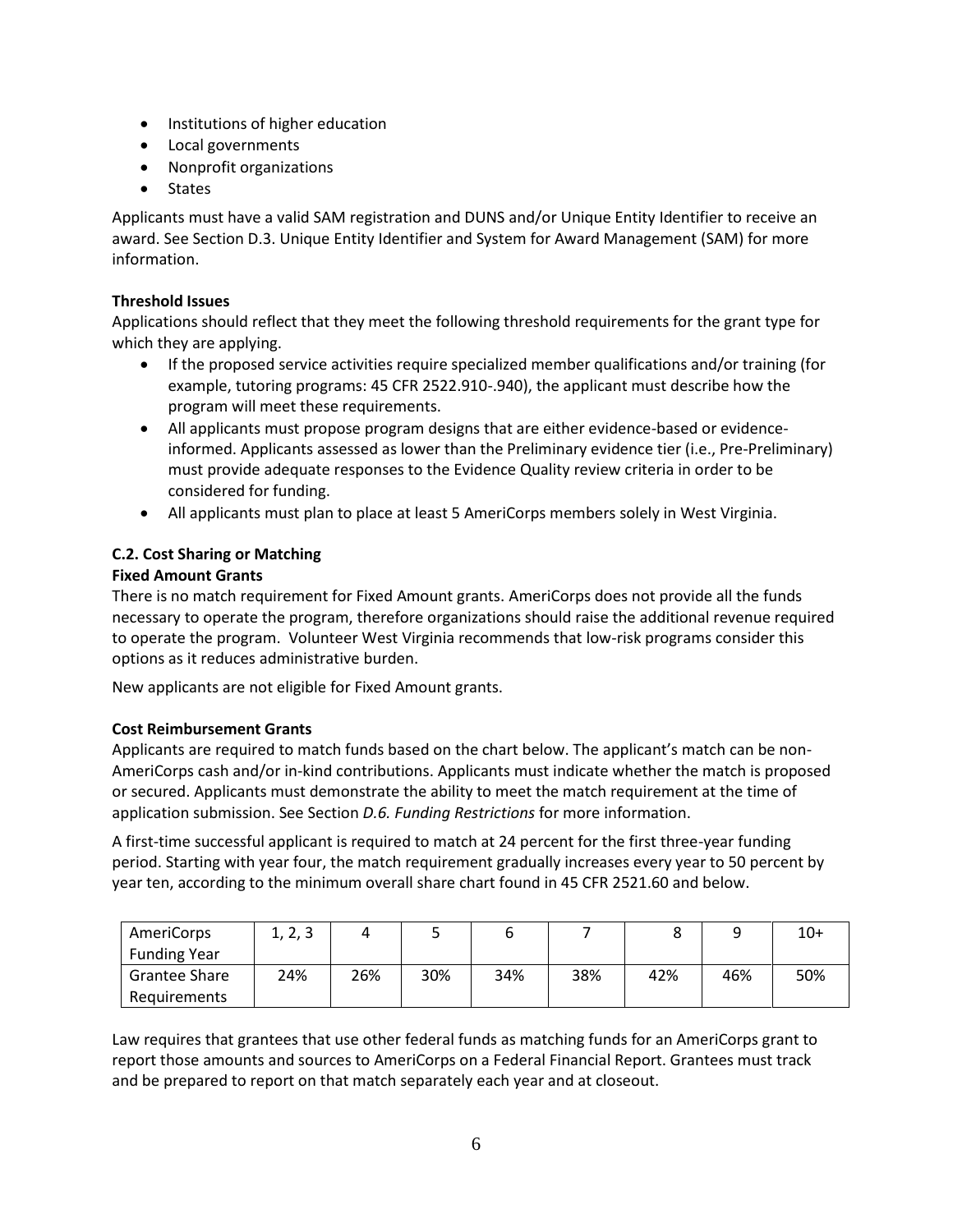### **Match Waiver**

There is no blanket match waiver for FY2022. Organizations that cannot operate their program without a waiver in FY2022 should reach out to Volunteer West Virginia at [AmeriCorps@wv.gov.](mailto:AmeriCorps@wv.gov)

### **Alternative Match**

Under certain circumstances, applicants may qualify to meet alternative matching requirements that increase over the years to 35 percent instead of 50 percent as specified in the regulations. To qualify, applicants must demonstrate that the proposed program is either located in a rural county or in a severely economically distressed community as defined in the application instructions. Applicants who plan to request an alternative match schedule must submit a request at the time the application is submitted as an additional document.

## **C.3. Other Eligibility Requirements**

Under Section 132A(b) of the National and Community Service Act of 1990, as amended, organizations that have been convicted of a federal crime may not receive assistance described in this NOFO*.* 

Applications that propose to engage in activities that are prohibited under AmeriCorps' statutes, regulations, or the terms and conditions of its awards are not eligible to receive AmeriCorps funding.

Note that under appropriations provisions annually enacted by Congress, if AmeriCorps is aware that any corporation has any unpaid federal tax liability:

- that has been assessed,
- for which all judicial and administrative remedies have been exhausted or have lapsed,
- that is not being paid in a timely manner pursuant to an agreement with the authority responsible for collecting the tax liability,

that corporation is not eligible for an award under this NOFO. However, this exclusion will not apply to a corporation which a federal agency has considered for suspension or debarment and has determined that suspension or debarment is not necessary to protect the interests of the federal government. Pursuant to the Lobbying Disclosure Act of 1995, an organization described in the [Internal Revenue Code](https://www.irs.gov/pub/irs-tege/eotopici03.pdf)  [of 1986, 26 U.S.C. 501 \(c\)\(4\)](https://www.irs.gov/pub/irs-tege/eotopici03.pdf) that engages in lobbying activities is not eligible to apply for AmeriCorps funding.

### **D. APPLICATION AND SUBMISSION INFORMATION**

**D.1**. This NOFO should be read together with the AmeriCorps Regulations, 45 CFR 2520–2550, the Mandatory Supplemental Information, Application Instructions, and Performance Measure Instructions which are incorporated by reference. These documents can be found on *Volunteer.wv.gov*. The full Regulations are available online a[t www.ecfr.gov.](http://www.ecfr.gov/)

## **D.2. Content and Form of Application Submission**

## **D.2.a. Application Content**

Complete applications must include the following elements:

- Standard Form 424 (SF-424) Face Sheet: This is automatically generated when applicants complete the data elements in the eGrants system.
- Narrative Sections:
	- o Executive Summary: This is a brief description of the proposed program
	- o Program Design
	- o Organizational Capability
	- o Cost-Effectiveness & Budget Adequacy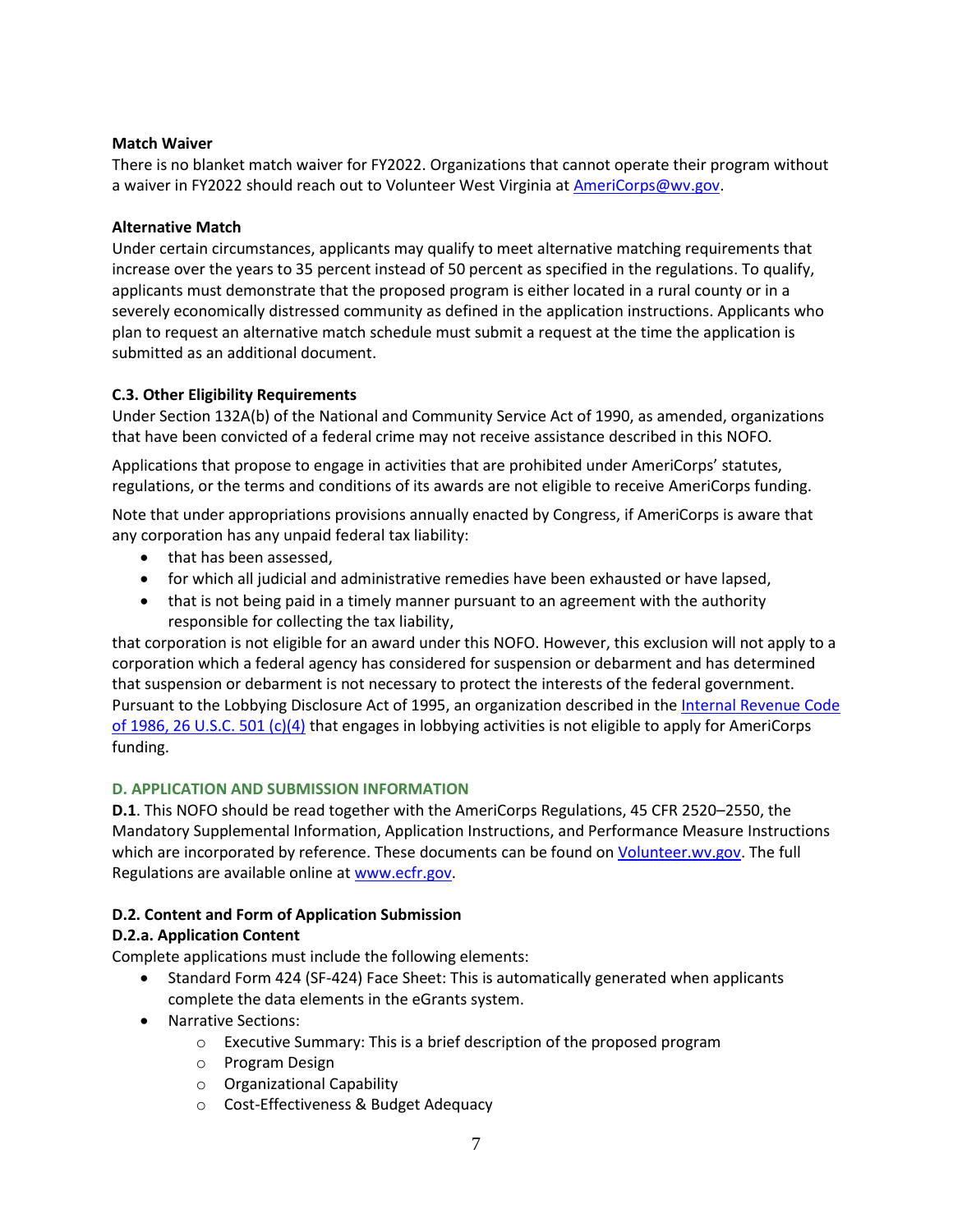- o Evaluation Summary/Plan
- Logic Model
- Performance Measures
- Standard Form 424A Budget
- Continuation Changes
- Clarification
- Authorization, Assurances, and Certifications

## **D.2.b. Page Limits**

There are page limits for the Narratives and Logic Model:

- Narratives
	- $\circ$  Applications must not exceed 10 double-spaced pages for the Narratives or 12 pages if applying as a Rural Intermediary.
	- o The application sections that count towards the page limit are the:
		- SF-424 Face Sheet
		- **Executive Summary**
		- Program Design, Organizational Capability, and Cost-Effectiveness & Budget Adequacy narratives.
	- $\circ$  The application page limit does not include the Budget, Performance Measures, or any required additional documents.
- Logic Model
	- $\circ$  The Logic Model may not exceed three pages when printed with the application from the "Review" tab in AmeriCorps' web-based management system.

Please note that the length of the application as a word processing document may differ from the length of the document printed out from eGrants. The character limits in eGrants do not align with page limits set in the NOFO. **Volunteer West Virginia strongly encourages applicants to print out the application from the "Review and Submit" tab in eGrants prior to submission to confirm that the application does not exceed the page limit.**

Volunteer West Virginia will not consider the results of any alternative printing methods when determining if an application complies with the page limit. Reviewers will also not consider material that is over the page limit, even if eGrants allows applicants to enter and submit additional text.

## **D.3. Unique Entity Identifier and System for Award Management (SAM)**

All applicants **must** register with the System for Award Management (SAM) a[t](https://www.sam.gov/SAM/) <https://www.sam.gov/SAM/> and maintain an active SAM registration until the application process is complete. If an applicant is awarded a grant, it must maintain an active SAM registration throughout the life of the award. See the SAM Quick Guide for Grantees at:

https://sam.gov/SAM/transcript/Quick Guide for Grants Registrations.pdf.

SAM registration must be renewed annually. Volunteer West Virginia recommends that applicants finalize a new registration or renew an existing one at least three weeks before the application deadline, to allow time to resolve any issues that may arise. **Applicants must use their SAM-registered legal name and address on all grant applications to AmeriCorps.**

Volunteer West Virginia will not make awards to entities that do not have a valid SAM registration and DUNS or Unique Entity Identifier. If an applicant has not fully complied with these requirements by the time AmeriCorps is ready to make a federal award, Volunteer West Virginia may determine that the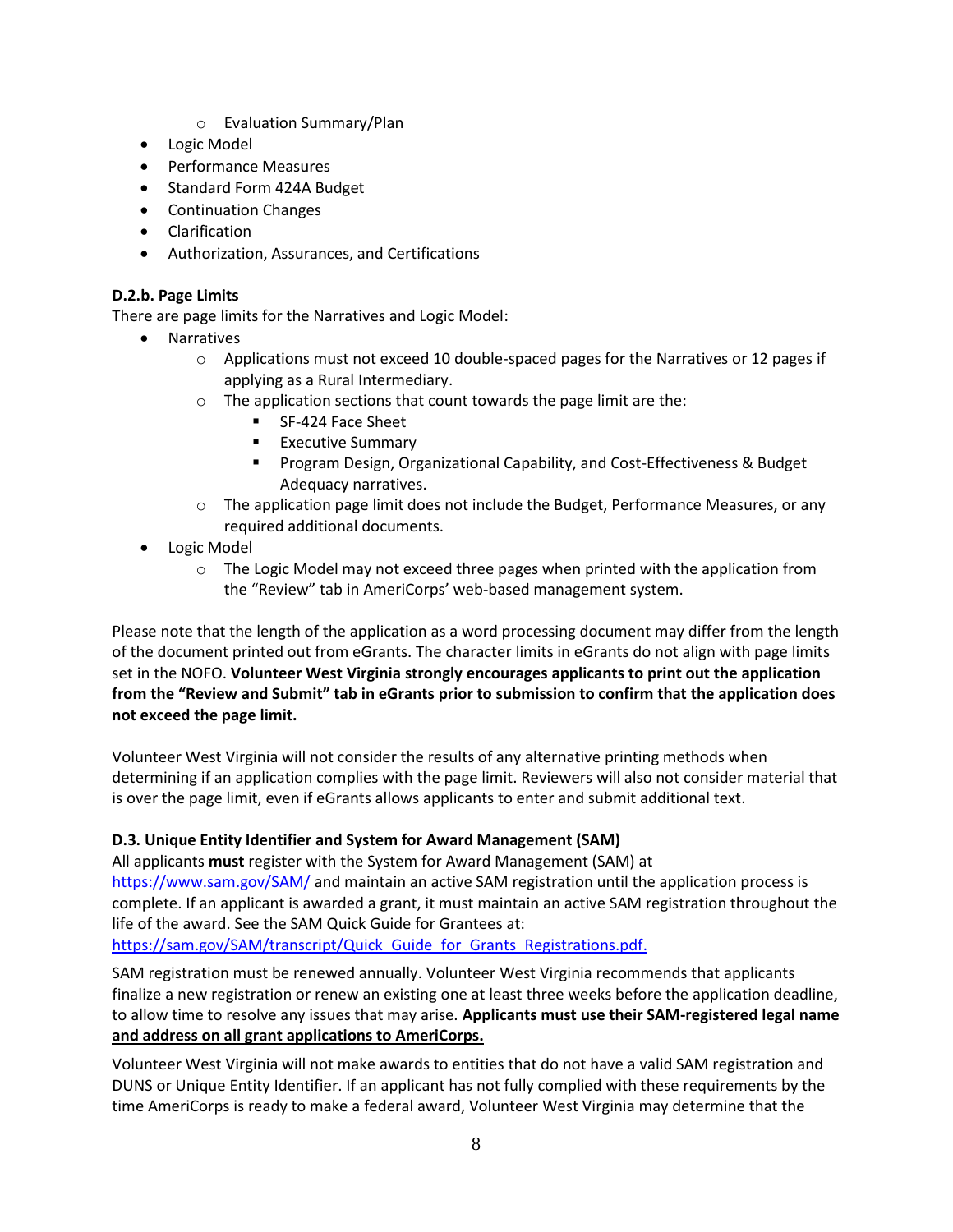applicant is not qualified to receive an award and use that determination as a basis for making a federal award to another applicant.

Applications must include an Employer Identification Number.

Applications must include a DUNS number. Applicants can obtain a DUNS number at no cost by calling the DUNS number request line at (866) 705-5711 or by applying online at the **DUNS Request Service**. AmeriCorps recommends registering at least 30 days before the application due date.

The federal government is implementing Unique Entity Identifiers (UEI) as part of the SAM registration process to eventually replace DUNS numbers. AmeriCorps may ask applicants to add the UEI to their application as part of the clarification or pre-award process. AmeriCorps is adding a field to capture the UEI in eGrants. If you already have a UEI and the UEI field is available in eGrants, you can enter it at the time you submit your application.

## **D.4. Submission Dates and Times**

### **D.4.a. Application Submission Deadline**

### Applications are due **Thursday, April 7, 2022, by 5:00 p.m. Eastern Time.**

Volunteer West Virginia will not consider applications submitted after the deadline unless a significant issue occurs, and express permission is granted by Volunteer West Virginia in advance of the deadline to submit late.

### **D.4.b. Additional Documents Deadline**

Additional documents are due by the application submission deadline. See *Sections D.4.a. Application Submission Deadline* and *D.7.b. Submission of Additional Documents* for more information.

### **D.5. Intergovernmental Review**

This NOFO is not subject to Executive Order 12372, "Intergovernmental Review of Federal Programs."

### **D.6. Funding Restrictions**

### **D.6.a. Award Funding Requirements**

### **1. Member Living Allowance**

A living allowance is not considered a salary or a wage. Programs are not required to provide a living allowance for members serving in less than full-time terms of service. If a program chooses to provide a living allowance to a less than full-time member, it must comply with the maximum limits in the table below. For Cost Reimbursement grants, the amount must be included in the proposed budget as either AmeriCorps or grantee share.

While Fixed Amount grant applicants are not required to submit detailed budgets, they are still required to provide a living allowance to members that complies with the minimum and maximum requirements. Fixed Amount grant applicants should indicate the living allowance amount in the application.

| Table: Minimum and Maximum Living Allowance |          |                          |                             |  |
|---------------------------------------------|----------|--------------------------|-----------------------------|--|
| <b>Service Term</b>                         |          | Minimum # Minimum Living | <b>Maximum Total Living</b> |  |
|                                             | of Hours | <b>Allowance</b>         | <b>Allowance</b>            |  |
| Full-time                                   | 1,700    | \$16,502                 | \$33,004                    |  |
| Three Quarter-time                          | 1,200    | n/a                      | \$23,103                    |  |
| Half-time                                   | 900      | n/a                      | \$16,502                    |  |

#### **Table: Minimum and Maximum Living Allowance**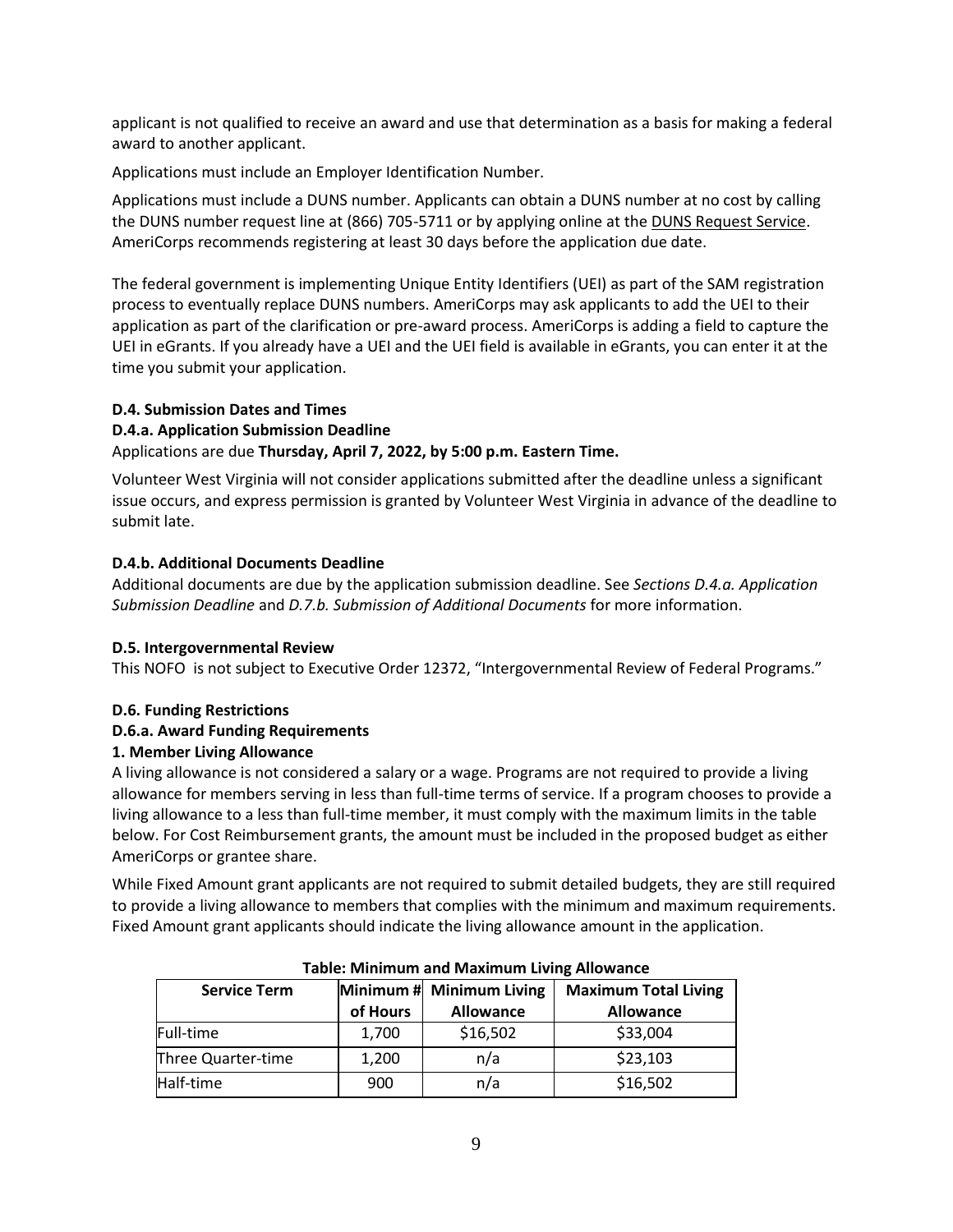| Reduced Half-time | 675 | n/a | \$12,542 |
|-------------------|-----|-----|----------|
| Quarter-time      | 450 | n/a | \$8,581  |
| Minimum-time      | 300 | n/a | \$6,931  |
| Abbreviated-time  | 100 | n/a | \$1,980  |

#### **2. Maximum Cost per Member Service Year (MSY)**

The AmeriCorps cost per MSY is determined by dividing the AmeriCorps share of budgeted grant costs by the number of MSYs requested. It does not include childcare or the value of the education award a member may earn. The maximum amount an applicant may request from AmeriCorps per MSY is determined on an annual basis.

*New and recompeting Commission subgrantees/applicants will be held to the maximum cost per MSY which is \$21,600.*

#### **3. Segal AmeriCorps Education Award**

AmeriCorps members who successfully complete a term of service will be eligible for an Education Award from the National Service Trust. The amount of the Education Award is linked to the value of the Pell Grant. A member has up to seven years after his or her term of service to use the Education Award. AmeriCorps will provide the updated Education Award amounts at the time of grant award.

#### **D.6.b. Indirect Costs**

Application budgets may include indirect costs. Based on qualifying factors, applicants may either use a federally-approved indirect cost rate, a 10 percent *de minimis* rate of modified total direct costs, or may claim certain costs directly, as outlined in [2 CFR 200.413.](http://www.ecfr.gov/cgi-bin/text-idx?SID=74a79d9a3a38ee2ca26d377daeacebb7&mc=true&node=se2.1.200_1413&rgn=div8) States, local governments, and Tribes may use previously-approved indirect cost allocation plans. All methods must be applied consistently across all federal awards. Applicants that have a federal negotiated indirect cost rate or that will be using the 10 percent *de minimis* rate must enter that information in the Organization section in eGrants. However, under section 121(d) of the NCSA and AmeriCorps' regulations at 45 CFR 2521.95 and 2540.110, no more than five percent of award funds may be used to recover indirect costs on AmeriCorps State and National grants.

The instructions for how to enter the organization's indirect cost rate can be found in the application instructions. Applicants should not submit documentation addressing the indirect cost rate agreement via email.

#### **D.6.c. Pre-Award Costs**

Pre-award costs, where authorized, are allowed after receiving written approval from Volunteer West Virginia.

#### **D.7. Other Submission Requirements**

#### **D.7.a. Electronic Application Submission in eGrants**

Applicants must submit applications electronically via [eGrants, AmeriCorps' web-based application](https://egrants.cns.gov/espan/main/login.jsp)  [system.](https://egrants.cns.gov/espan/main/login.jsp) Volunteer West Virginia recommends that applicants create an eGrants account and begin the application at least three weeks before the deadline. Applicants should draft the application as a Word document, then copy and paste the text into the appropriate eGrants field no later than 10 days before the deadline.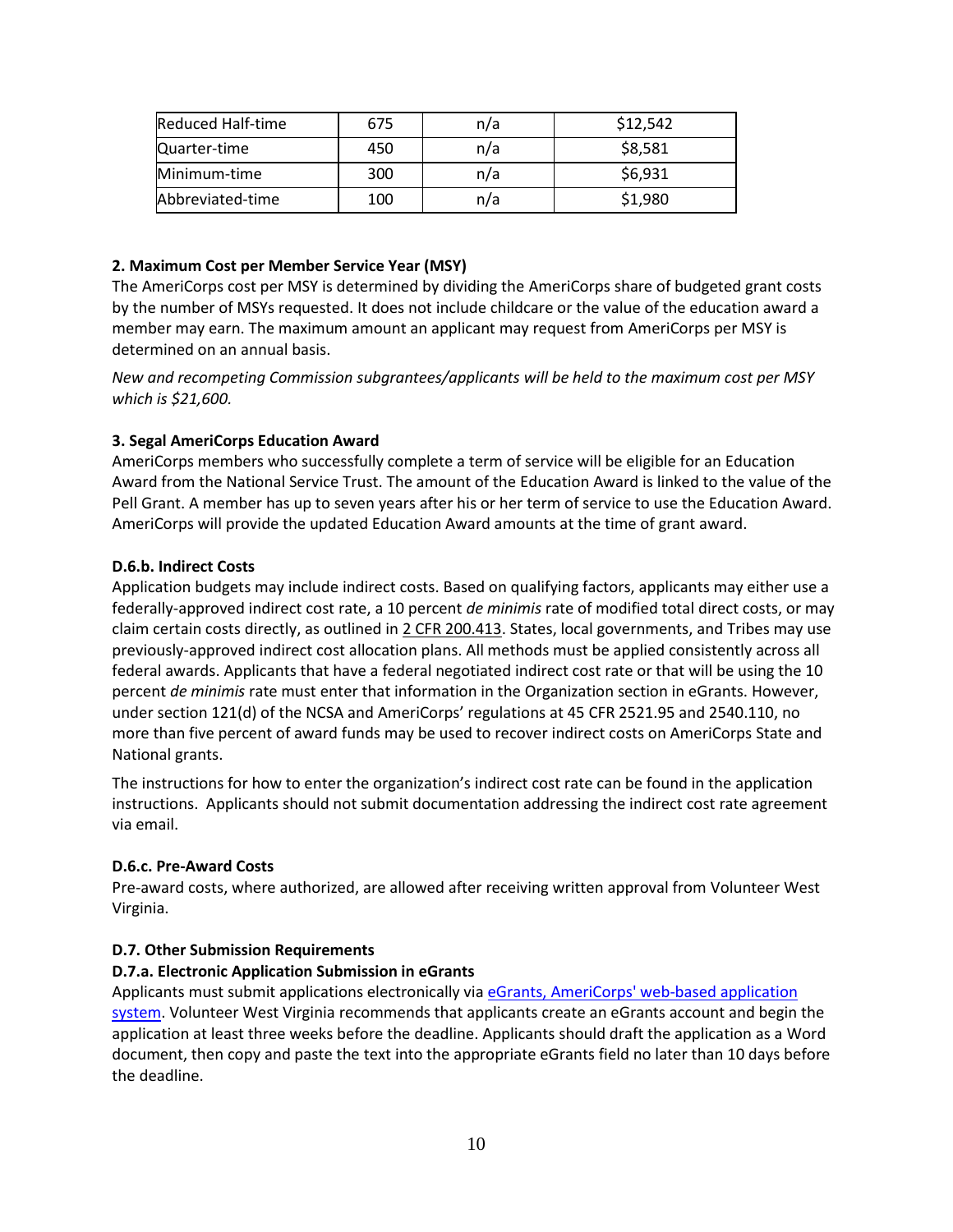The applicant's authorized representative must be the person who submits the application. The authorized representative must use their own eGrants account to sign and submit the application. A copy of the governing body's authorization for this official representative to sign must be on file in the applicant's office.

Applicants should contact the AmeriCorps Hotline at (800) 942-2677 or via [eGrants Questions](https://questions.americorps.gov/app/ask) if they have a problem when they create an account, prepare, or submit the application. AmeriCorps Hotline hours are posted at [https://questions.americorps.gov/app/ask.](https://questions.americorps.gov/app/ask)

Be prepared to provide the application ID, organization's name, and the competition to which the organization is applying. If the issue cannot be resolved by the deadline, applicants must continue working with the AmeriCorps Hotline to submit via eGrants.

## **D.7.b. Submission of Additional Documents**

Applicants are required to submit the additional documents listed below by email to [AmeriCorps@wv.gov](mailto:AmeriCorps@wv.gov) by the application submission deadline.

All applicants

- 1. Evaluation briefs, reports, studies. Please refer to the *Evidence Base* section and Mandatory Supplemental Information for detailed instructions by evidence tier. If multiple evaluation briefs/reports/studies are submitted by the applicant, the most recent (as measured by the date of completion or publication) will be reviewed first, and any documents submitted beyond the allowable number will not be reviewed.
- 2. Most recent single audit for organizations expending more than \$750,000 in federal funds annually or audited financial statements if the organization expends less than \$750,000 in federal funds annually.
- 3. Cost Allocation Plan (if applicable).
- 4. Explanation of how in-kind is documented (if match funding sources includes in-kind).
- 5. Labor union concurrence (if applicable).

Rural Intermediaries (New and recompeting)

6. Letters of support from the consortium members

## **Additional documents must be emailed to [AmeriCorps@wv.gov](mailto:AmeriCorps@wv.gov) with the following subject line:** *"Legal Applicant Name" – "Application ID Number."* **Emails should include:**

- the legal applicant name and its point of contact information.
- the application ID number.
- a list of documents that are attached to the email by file name, labeling each document type according to the above numbered list.
- individually attached files that are clearly labeled, and that include the legal applicant name and application ID number within the file name and heading of each document. To ensure that all required additional documents are considered, please provide each document as a separate single file, labeled appropriately. Please do not send multiple documents in one combined file, and do not send a single document in multiple files.
- If the size of an applicant's files requires multiple emails, please also include an ordering system in the subject line, such as "(1 of 3)."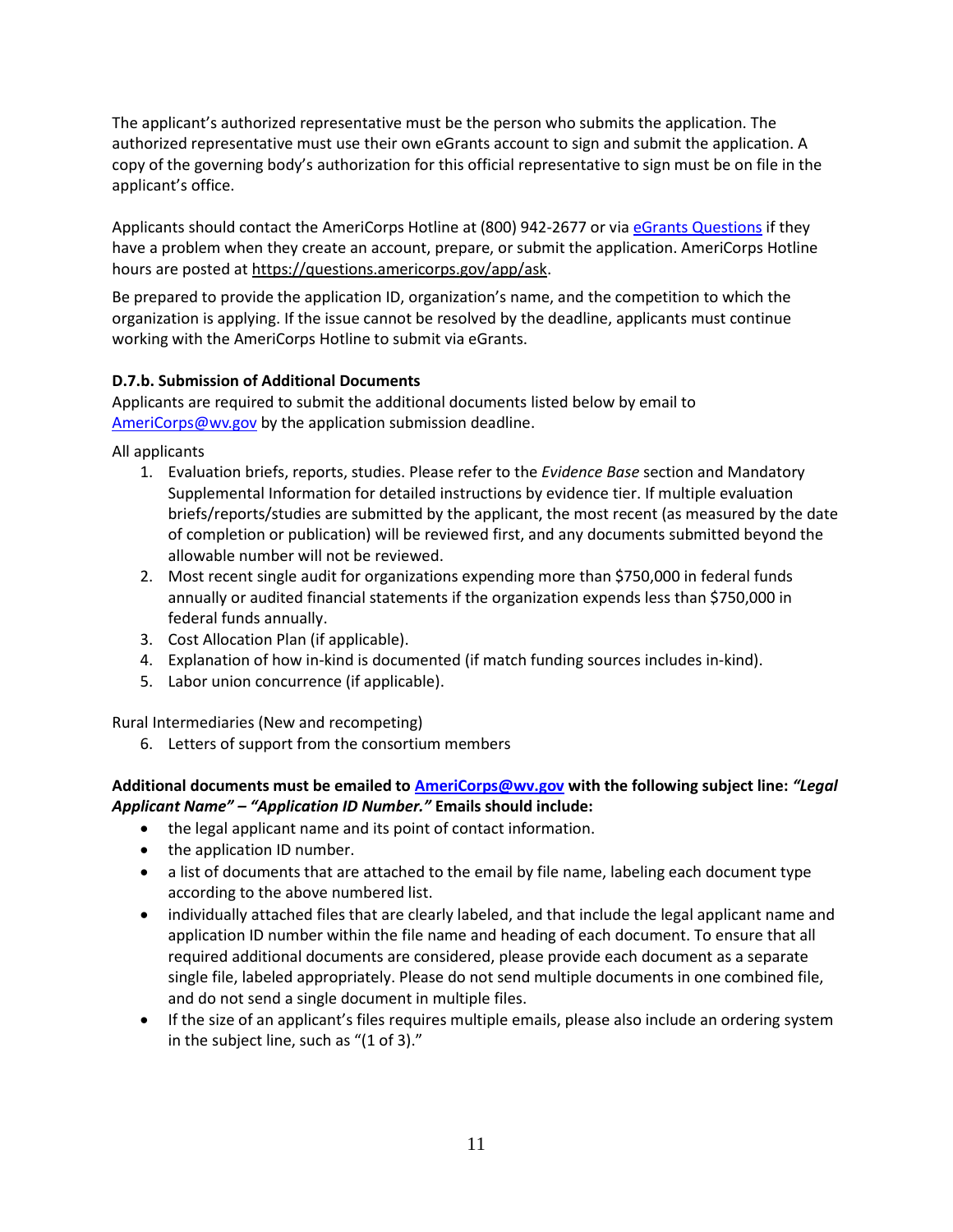Failure to submit the required additional documents, following the email instructions in this section, by the deadline and in the format requested above may have a negative effect on the assessment of your application and/or on the determination of the application's eligibility to advance for review.

Please do not submit any items that are not requested in this NOFO and Guidance. Volunteer West Virginia will not review or return them.

#### **E. APPLICATION REVIEW INFORMATION**

#### **E.1. Review Criteria**

Each applicant must describe a project that will deploy AmeriCorps members effectively to solve a significant community problem. AmeriCorps urges applicants to submit high quality applications that carefully follow the guidance in this NOFO and in the Application Instructions. The quality of an application will be an important factor in determining whether an organization will receive funding.

| <b>Application Categories/Subcategories</b>   |    |  |
|-----------------------------------------------|----|--|
| <b>Executive Summary</b>                      |    |  |
| Program Design                                | 50 |  |
| Theory of Change and Logic Model              | 24 |  |
| <b>Evidence Tier</b>                          | 12 |  |
| <b>Evidence Quality</b>                       | 8  |  |
| <b>Notice Priority</b>                        |    |  |
| <b>Member Experience</b>                      | 6  |  |
| <b>Organizational Capability</b>              | 25 |  |
| Organizational Background and Staffing        | 9  |  |
| <b>Compliance and Accountability</b>          | 8  |  |
| <b>Culture That Values Learning</b>           | 4  |  |
| <b>Member Supervision</b>                     | 4  |  |
| <b>Cost Effectiveness and Budget Adequacy</b> | 25 |  |

### **E.1.a. Executive Summary (Required - 0 percent)**

Please fill in the blanks of these sentences to complete the Executive Summary. Do not deviate from the template below.

The [Name of the organization] proposes to have [Number of] AmeriCorps members who will [service activities the members will be doing] in [the locations the AmeriCorps members will serve]. At the end of the first program year, the AmeriCorps members will be responsible for [anticipated outcome of project]. In addition, the AmeriCorps members will leverage [number of leveraged volunteers, if applicable] who will be engaged in [what the leveraged volunteers will be doing.]

This program will focus on the AmeriCorps focus area(s) of [Focus Area(s)].\* The AmeriCorps investment of \$[amount of request] will be matched with \$[amount of projected match], \$[amount of local, state, and federal funds] in public funding and \$[amount of non-governmental funds] in private funding.

\*If the program is not operating in an AmeriCorps focus area, omit this sentence.

Fixed-Amount grant applicants should list their Other Revenue (see Mandatory Supplemental Information) because they are not required to provide a specific amount of match, but still raise significant additional resources to operate the program.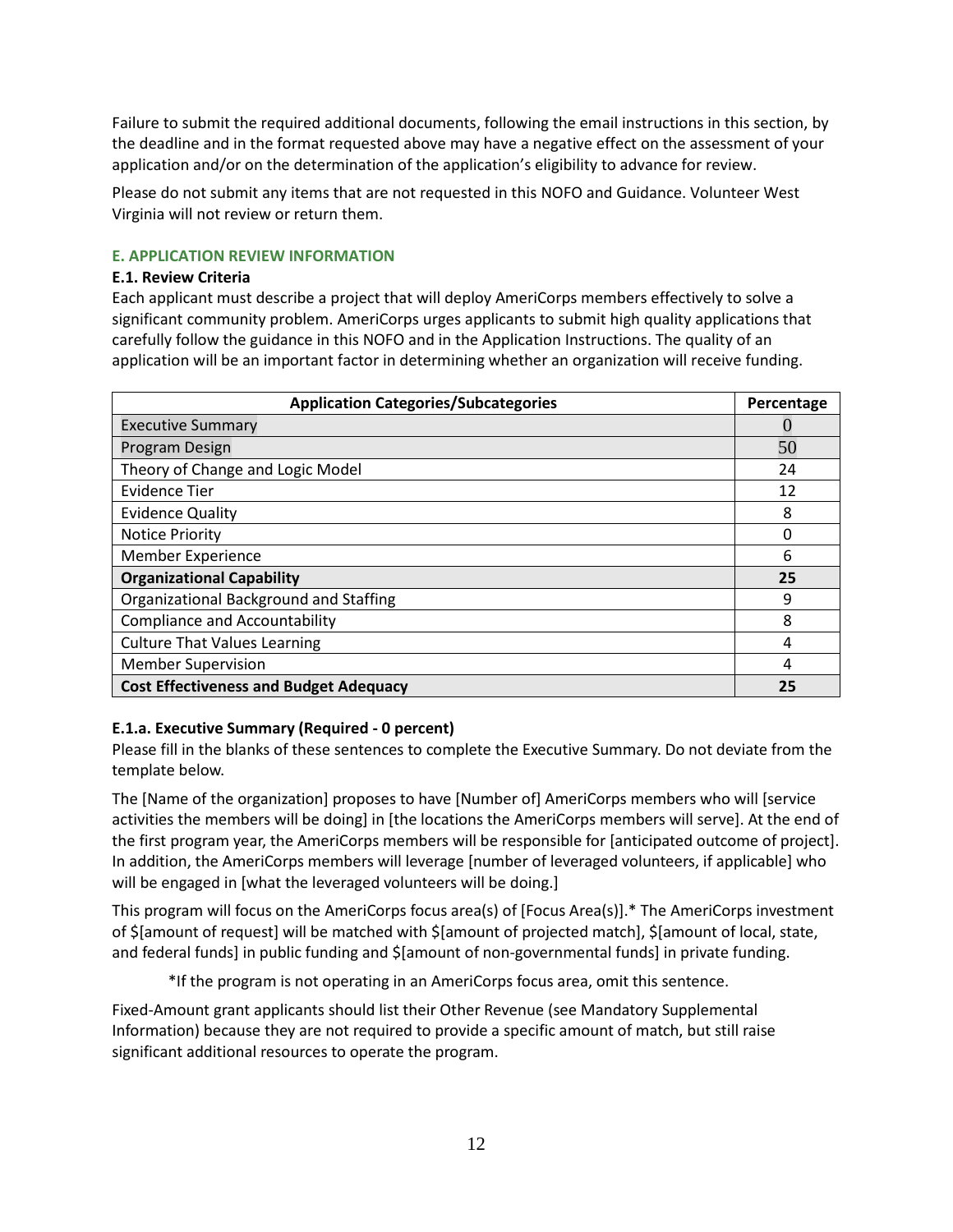## **E.1.b. Program Design (50 percent)**

Reviewers will consider the quality of the application's response to the criteria below. Do not assume all sub-criteria are of equal value. Please ensure the Theory of Change and Logic Model incorporate the funding priorities listed above, for example supporting communities historically excluded and/or underserved from government services, addressing structural and institutional inequities, or increasing opportunity to achieve sustainable change in communities.

### **1. Theory of Change and Logic Model (24 points)**

The Theory of Change shall address:

- The problem is prevalent and severe in communities where the program plans to serve and has been documented with relevant data.
- The proposed intervention is responsive to the identified community problem.
- The applicant's proposed intervention is clearly articulated including the design, dosage, target population, and roles of AmeriCorps members and (if applicable) leveraged volunteers.
- The applicant's intervention is likely to lead to the outcomes identified in the applicant's Theory of Change.
- The expected outcomes articulated in the application narrative and logic model represent meaningful progress in addressing the community problem identified by the applicant.
- The rationale for utilizing AmeriCorps members to deliver the intervention(s) is reasonable.
- The service role of AmeriCorps members will produce significant contributions to existing efforts to address the stated problem.

The Logic Model shall depict:

- A summary of the community problem, including the role current or historical inequities faced by underserved communities may play in contributing to the problem.
- The inputs or resources that are necessary to deliver the intervention, including but not limited to:
	- o Locations or sites in which members will provide services
	- o Number of AmeriCorps members who will deliver the intervention
- The core activities that define the intervention or program model that members will implement or deliver, including:
	- $\circ$  The duration of the intervention (e.g., the total number of weeks, sessions, or months of the intervention).
	- $\circ$  The dosage of the intervention (e.g., the number of hours per session or sessions per week).
	- $\circ$  The target population for the intervention (e.g., disconnected youth, third graders at a certain reading proficiency level).
- The measurable outputs that result from delivering the intervention (e.g., number of beneficiaries served, types and number of activities conducted, equity gaps closed). If applicable, identify which National Performance Measures will be used as output indicators.
- Outcomes that demonstrate changes in knowledge/skill, attitude, behavior, or condition that occur as a result of the intervention. If applicable, identify which National Performance Measures will be used as outcome indicators.

Note: The logic model is a visual representation of the applicant's Theory of Change. Programs should include short, medium, and long-term outcomes in the logic model. Applicants are not required to measure all components of their Theory of Change. The applicant's performance measures should be consistent with the program's Theory of Change and should represent significant program activities.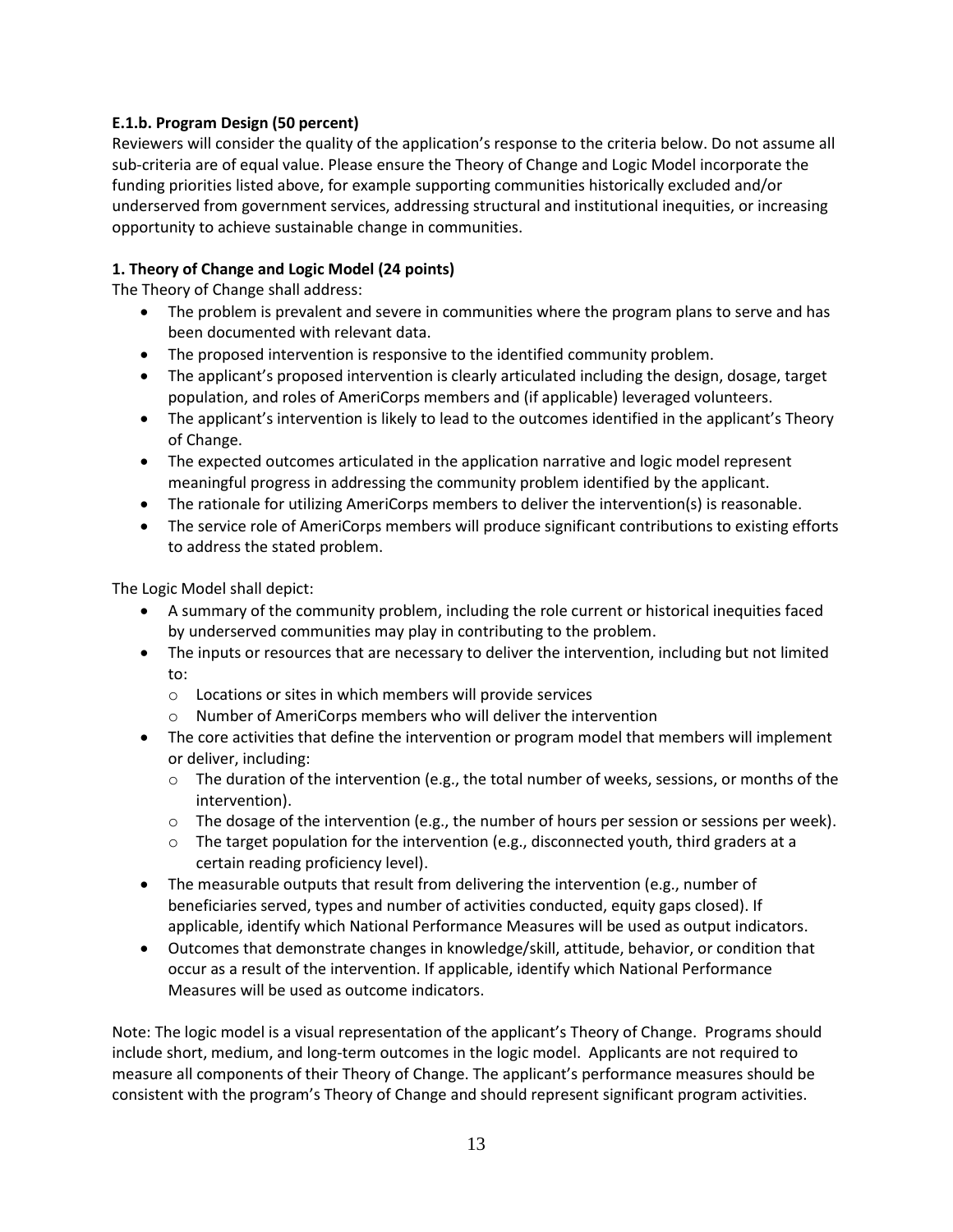In the application narrative, applicants should discuss the community need as it relates to the CDC's Social Vulnerability Index[: https://www.atsdr.cdc.gov/placeandhealth/svi/index.html.](https://gcc02.safelinks.protection.outlook.com/?url=https%3A%2F%2Fwww.atsdr.cdc.gov%2Fplaceandhealth%2Fsvi%2Findex.html&data=04%7C01%7CJBastressTahmasebi%40cns.gov%7Ca4a3568e0b364e03a74208d9580061f7%7Cd2f850a78dce4fb3a79c6867f9514312%7C0%7C0%7C637637580948680579%7CUnknown%7CTWFpbGZsb3d8eyJWIjoiMC4wLjAwMDAiLCJQIjoiV2luMzIiLCJBTiI6Ik1haWwiLCJXVCI6Mn0%3D%7C1000&sdata=6XzIHG%2FQE%2BP2wwRpTrH2lhH5LK%2BsuEn2GUBxKuNhTO4%3D&reserved=0) Also in the application narrative, applicants should discuss their rationale for setting output and outcome targets for their performance measures.

Rationales and justifications should be informed by the organization's performance data (e.g., program data observed over time that suggests targets are reasonable), relevant research (e.g., targets documented by organizations running similar programs with similar populations), or prior program evaluation findings.

Applicants with multiple interventions should complete one Logic Model chart which incorporates each intervention. Logic model content that exceeds three pages will not be reviewed.

## **2. Evidence Base (20 points)**

The assessment of an applicant's evidence base has two parts. First, the applicant will be assigned to an evidence tier (see the Mandatory Supplemental Information.) Second, the quality of the applicant's evidence and the degree to which it supports the proposed program design, including how well program is aligned with the priority areas identified above, will be assessed and scored.

## Evidence Tier (12 points):

An evidence tier will be assessed for each applicant for the purpose of understanding the relative strength of each applicant's evidence base and the likelihood that the proposed intervention will lead to outcomes identified in the logic model.

Applicants who have outcome or impact evaluation reports of the same intervention described in the application (see Mandatory Supplemental Intervention for a definition of "same intervention") may submit up to 2 of those reports, plus (if applicable) the evaluation report from their last three-year grant cycle, to qualify for the Preliminary, Moderate, or Strong evidence tier. To qualify for consideration, the intervention evaluated in the submitted report(s) must match the intervention proposed by the applicant in the following areas, all of which must be clearly described in the Program Design and Logic Model sections of the application:

- Characteristics of the beneficiary population, including evidence of current or historic inequities facing the population.
- Characteristics of the population delivering the intervention.
- Dosage (frequency and duration) and design of the intervention, including all key components and activities.
- The context in which the intervention is delivered.
- Outcome of the intervention.

Submitted reports that do not sufficiently match the intervention proposed by the applicant in all these areas will not be considered applicable and will not be reviewed or receive any points. Submission of additional documents that are not consistent with the guidance and requirements described in the NOFO (e.g., advocacy pieces, policy briefs, other narratives that are not research studies or program evaluations) will not be reviewed.

In the Evidence Tier section of the application narrative, applicants must: (1) summarize the study design and key findings of any outcome or impact evaluation report(s) submitted and (2) describe any other evidence that supports their program, including past performance measure data and/or other research studies that inform their program design.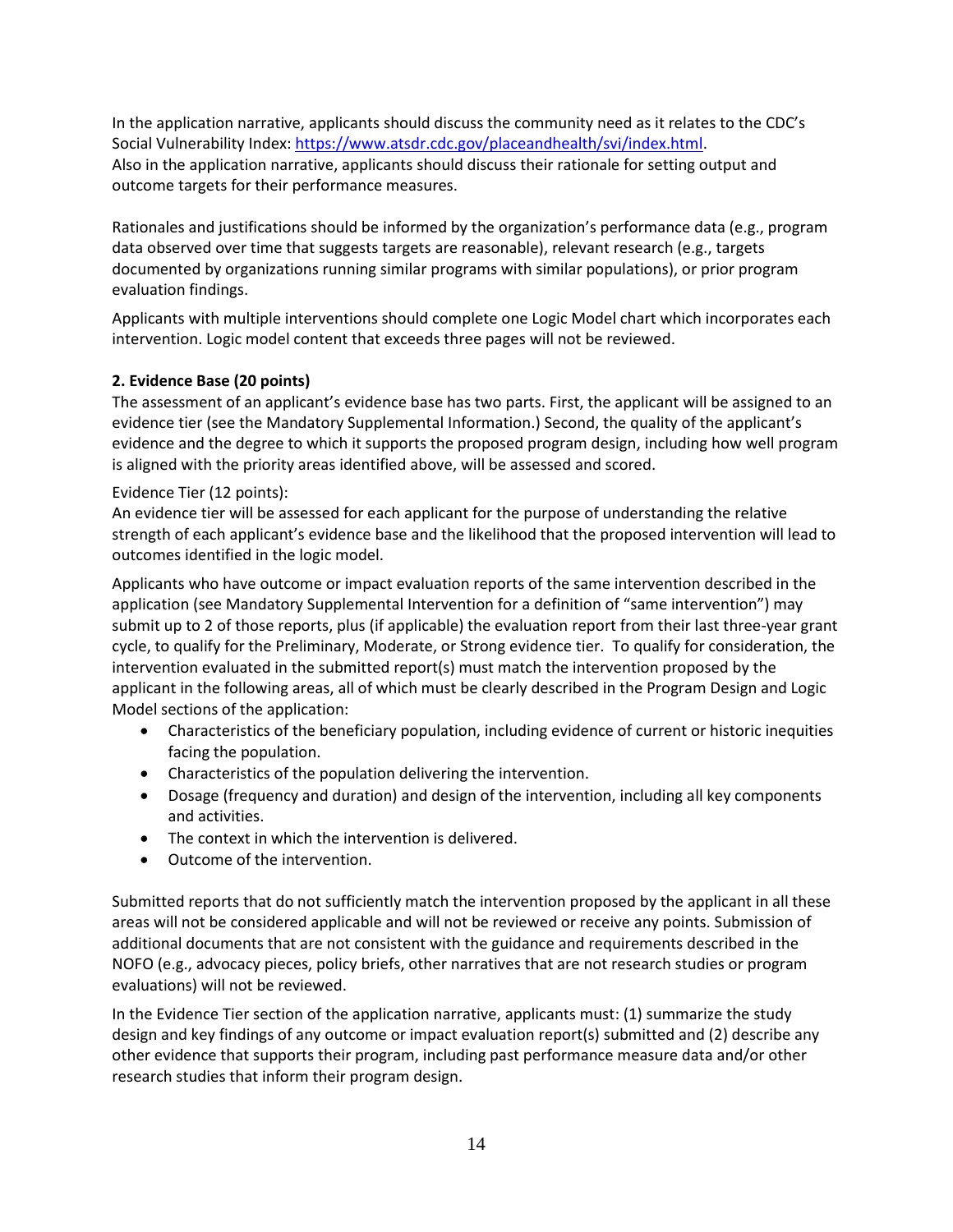Applicants who submit evaluation reports for consideration must also describe in the Evidence Base section of the application narrative how the intervention described in the submitted reports is the same as the intervention described in the application (see Mandatory Supplemental Information). Applicants should provide citations for the studies they describe, if applicable. However, reviewers will not review any documents external to the application other than evaluation report(s) submitted in accordance with the NOFO instructions.

Applicants must meet all requirements of an evidence tier to be considered for that tier. If the evaluation reports submitted by the applicant do not meet the definitions in the Mandatory Supplemental Information, the applicant may be considered for a lower evidence tier.

## Evidence Quality (8 points)

After the applicant's evidence tier has been assessed, the quality of the applicant's evidence and the extent to which it supports the proposed program design will be assessed and scored.

For applicants assessed as being in the Preliminary, Moderate, or Strong evidence tiers, reviewers will score the submitted evaluation reports using the following standards:

- The submitted reports are of satisfactory methodological quality and rigor for the type of evaluation conducted (e.g., adequate sample size and statistical power, internal and/or external validity, appropriate use of control or comparison groups, etc.).
- The submitted reports describe evaluations that were conducted relatively recently, preferably within the last six years.
- The submitted reports show a meaningful and significant positive effect on program beneficiaries in at least one key outcome of interest.

For applicants assessed as being in the Pre-Preliminary evidence tier, reviewers will score the narrative provided in the Evidence Base section of the application using the following standards:

- The applicant uses relevant evidence, including past performance measure data and/or cited research studies, to inform their proposed program design.
- The described evidence is relatively recent, preferably from the last six years.
- The evidence described by the applicant indicates a meaningful positive effect on program beneficiaries in at least one key outcome of interest.

## **3. Notice Priority (0 points)**

• The applicant-proposed program fits within one or more of the AmeriCorps funding priorities as outlined in the *Funding Priorities* section and more fully described in the Mandatory Supplemental Information and the proposed program meets all of the requirements detailed in the *Funding Priorities* section and in the Mandatory Supplemental Information.

## **4. Member Experience (6 points)**

- As a result of their service, AmeriCorps members will have opportunities to develop as leaders.
- As a result of their training and service, AmeriCorps members will gain skills that can be utilized and will be valued by future employers after their service term is completed.
- The program has a well-defined plan to recruit AmeriCorps members from the geographic or demographic communities in which the program will operate.
- The applicant will foster an inclusive service culture where different backgrounds, talents, and capabilities are welcomed and leveraged for learning and effective service delivery.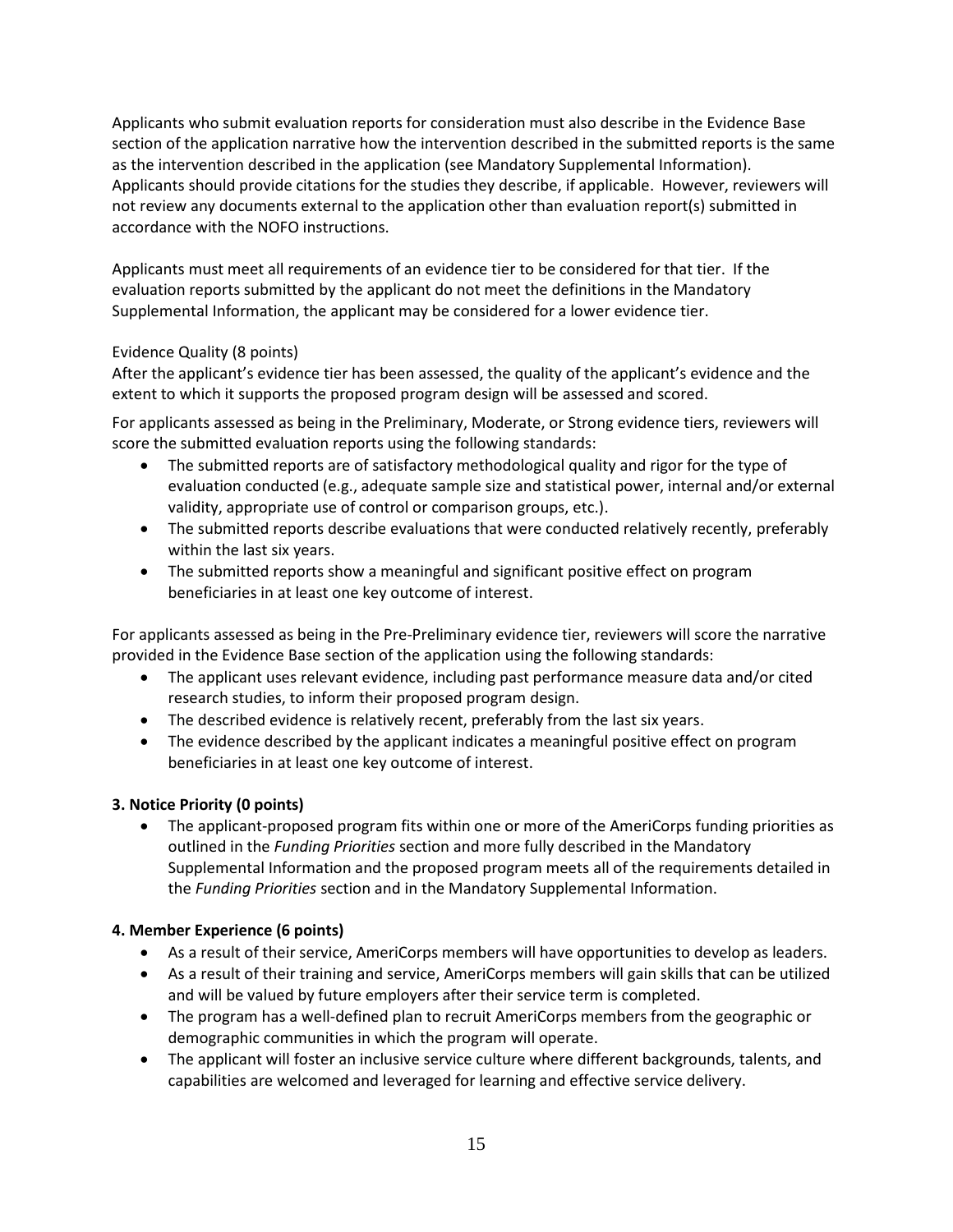• The applicant's organization and/or program has a diversity, equity, and inclusion council that seeks to diversity its staff and board and create a supportive and safe environment as well ensure that its programming is culturally and community appropriate.

## **E.1.c. Organizational Capability (25 percent)**

Reviewers will consider the quality of the applicant's response to the following criteria below. Do not assume all sub-criteria are of equal value.

### **1. Organizational Background and Staffing (9 points)**

- The organization details the roles, responsibilities, and structure of the staff that will be implementing the AmeriCorps program as well as providing oversight and monitoring for the program.
- The organization has facilitated, partnered, or participated in educational or workforce development programs (i.e., pre-apprenticeship/registered apprenticeship, work experience and job training programs, etc.).
- The organization has a stated commitment and plan to advance diversity, equality, and inclusion (DEI) throughout its mission, for example by using a DEI council or strategic plan.

### **2. Compliance and Accountability (8 points)**

- The organization has a monitoring and oversight plan to prevent and detect non-compliance and enforce compliance with AmeriCorps rules and regulations including those related to prohibited and unallowable activities and criminal history checks at the grantee, subgrantee (if applicable), and service site locations.
- The organization has sufficient policies, procedures, and controls in place to prevent, detect, and mitigate the risk of fraud, waste, abuse, and mismanagement, such as appropriate segregation of duties, internal oversight activities, measures to prevent timekeeping fraud, etc.
- The organization has an effective mechanism in place to report, without delay, any suspected criminal activity, waste, fraud, and/or abuse to both the AmeriCorps Office of Inspector General and AmeriCorps, and a plan for training staff and participants on these reporting protocols.
- The AmeriCorps-required evaluation report meets AmeriCorps requirements (if applicable).
- The AmeriCorps-required evaluation report is of satisfactory quality (if applicable).

### **3. Culture that Values Learning (4 points)**

- The applicant's board, management, and staff collect and use information, including performance data, for learning and decision making.
- The applicant's board, management, and staff collect and use information to determine its programmatic effectiveness in serving in a community with members that are diverse.

### **4. Member Supervision (4 points)**

- AmeriCorps members will receive sufficient guidance and support from their supervisor to provide effective service.
- AmeriCorps supervisors will be adequately trained/prepared to follow AmeriCorps and program regulations, priorities, and expectations.

### **E.1.d. Cost Effectiveness and Budget Adequacy (25 percent)**

Reviewers will assess the quality of the application's budget using the following criteria. Do not assume all sub-criteria are of equal value.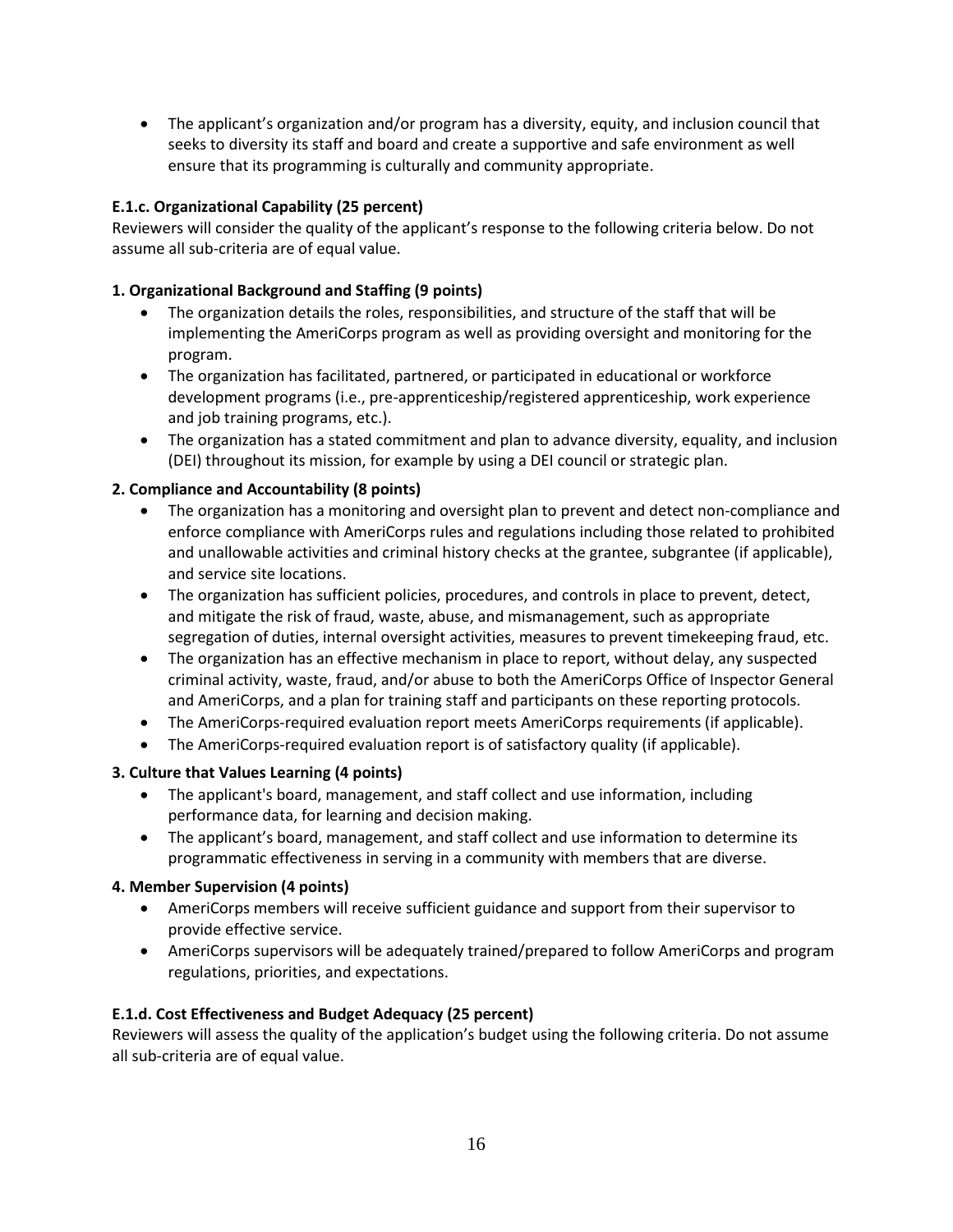**These criteria will be assessed based on the budget submitted. Do not include narrative in the narrative box except for "See budget".**

## **1. Cost Effectiveness and Budget Adequacy (25 points)**

- Budget is submitted without mathematical errors.
- Proposed costs are allowable, reasonable, and allocable to the award.
- Budget is submitted with adequate information to assess how each line item is calculated.
- Budget complies with the budget instructions.
- Match is submitted with adequate information to support the amount written in the budget.
- The budgeted match is equal to or more than the required match for the given program year.
- The cost per MSY is equal to or less than the maximum cost per MSY.
- Program accurately calculates administrative section where Volunteer West Virginia elects to retain 1% of the 5% administrative funds for grant administration. See calculation in application instructions.

Proposed budgets that contain MSY costs that exceed the maximum cost per MSY and/or less than required match will be considered noncompliant with the application criteria.

Applicants must complete the budget and ensure the following information is in the budget screens:

- Current indirect cost rate information if used to claim indirect/administrative costs.
- The non-AmeriCorps funding and resources necessary to support the project, including Fixed Amount applicants.
- The amount of non-AmeriCorps resource commitments, type of commitments (in-kind and/or cash), the sources of these commitments, and if the commitments are proposed or secured.

## **E.1.e. Evaluation Plan (Required for recompeting grantees - 0 percent)**

If the applicant has previously received three or more years of competitive funding for the same project being proposed (see the Mandatory Supplemental Information for the AmeriCorps definition of "same project"), the applicant must submit an evaluation plan as an attachment (see the *Submission of Additional Documents* section for more information). If the applicant has previously received six or more years of competitive funding for the same project being proposed, the applicant must submit both an evaluation plan and an evaluation report as attachments.

Applicants should work with Volunteer West Virginia staff and consultants to craft their evaluation plans. The evaluation plan will not be scored and will not be reviewed until after funding decisions have been made.

All applicants should enter "N/A" in the "Evaluation Summary or Plan" field of the Narrative. Any other text entered in this field will not be reviewed.

## **E.1.f. Amendment Justification (0 percent)**

Enter N/A. This field will be used if the applicant is awarded a grant and needs to amend it.

## **E.1.g. Clarification Information (0 percent)**

Please make a heading entitled "FY 2022 Match replacement" and enter the dollar amount of match replacement your program would like to request. The amount cannot result in your program being above the maximum cost per MSY. Should your application go to clarification, this field will also be used to enter information that requires clarification in the post-review period.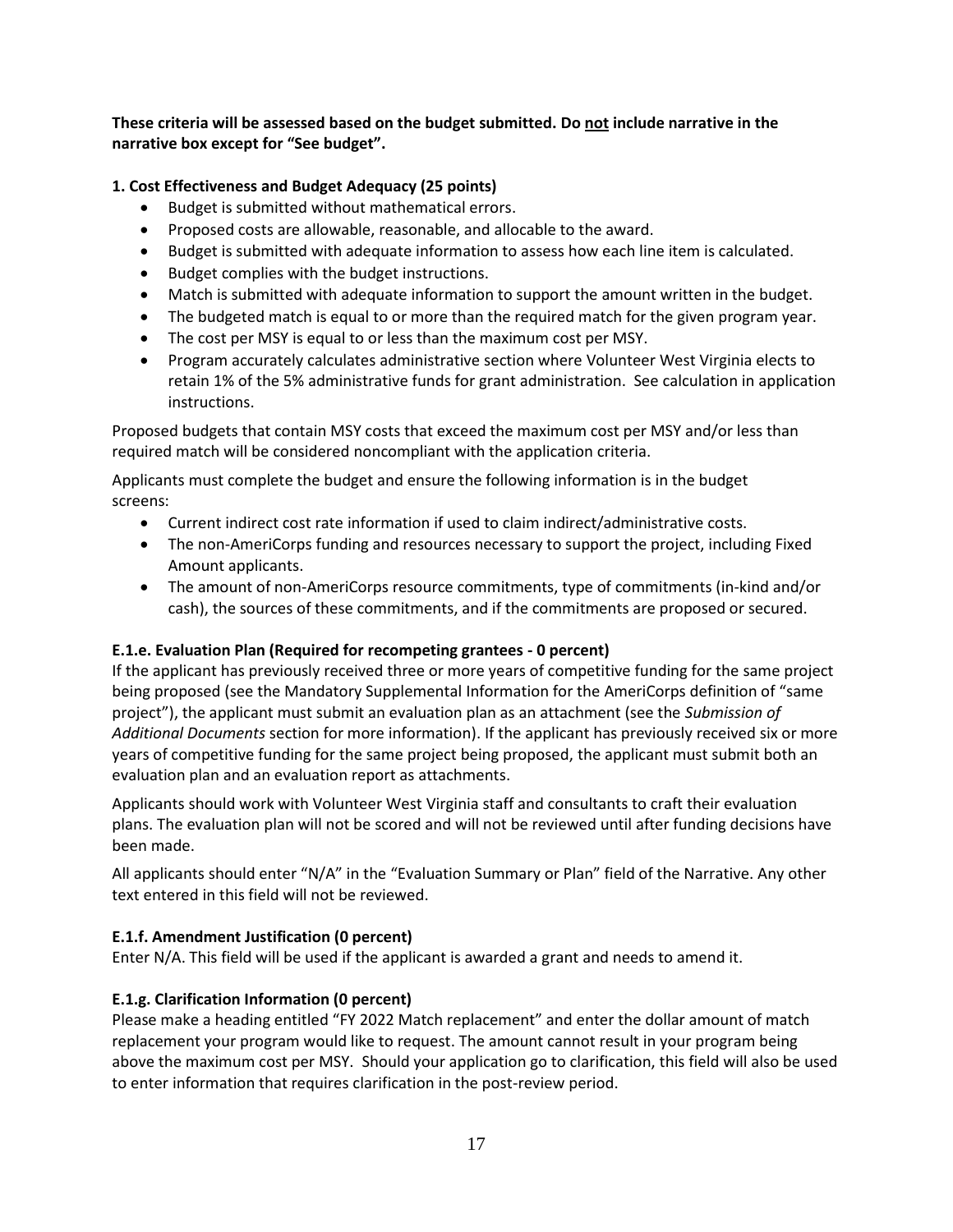## **E.1.h. Continuation Changes (0 percent)**

Enter N/A. This field will be used to enter changes in the application narratives in continuation requests.

#### **E.2. Review and Selection Process**

AmeriCorps will engage External and Staff Reviewers with relevant knowledge and expertise to assess and provide input on the eligible applications. The review and selection process is intended to produce a diversified set of high-quality programs that represent the priorities and strategic considerations described in this NOFO. The determinations made by reviewers may be different than those the applicant self-determined in its application.

The stages of the review and selection process follow:

### **E.2.a. Initial Application Compliance and Eligibility Review**

Volunteer West Virginia will conduct an initial Compliance and Eligibility Review to determine if an application meets the eligibility requirements published in this NOFO and advances to the next stage of the review process.

An application is compliant if the applicant:

- is an eligible organization
- has a valid SAM.gov registration
- submitted a complete application by the submission deadline

Reviewing for eligibility is intended to ensure that only those applications that are eligible for award are further reviewed. However, determinations of eligibility can take place at any point during the application review and selection process. Applicants that are determined to be ineligible will not receive an award.

### **E.2.b. Application Review**

#### **External Review**

External reviewers will review and assess the evidence criteria in the NOFO. Volunteer West Virginia will recruit and select reviewers with demonstrated expertise. All external reviewers will be screened for conflicts of interest.

#### **Internal Review**

Volunteer West Virginia staff will evaluate the applications using the application review criteria and assess the priorities and strategic considerations detailed in the NOFO.

### **E.2.c. Applicant Clarification**

Volunteer West Virginia and/or AmeriCorps may ask an applicant for clarifying information. This information will be used to make funding recommendations. Not all applications are clarified. A request for clarification does not guarantee an award. Applicants may be recommended for funding even if they are not asked for clarifying information. An applicant's failure to respond to a request for clarification adequately and in a timely manner may result in the removal of its application from consideration.

### **E.2.d. Pre-Award Risk Assessment**

Volunteer West Virginia staff will evaluate the risks to the program posed by each applicant to assess an applicant's ability to manage federal funds. This evaluation is in addition to assessments of the applicant's eligibility and the quality of its application based on the Selection Criteria. Results from this evaluation will inform funding decisions. If Volunteer West Virginia determines that an award will be made to an applicant with assessed risks, special conditions that correspond to the degree of assessed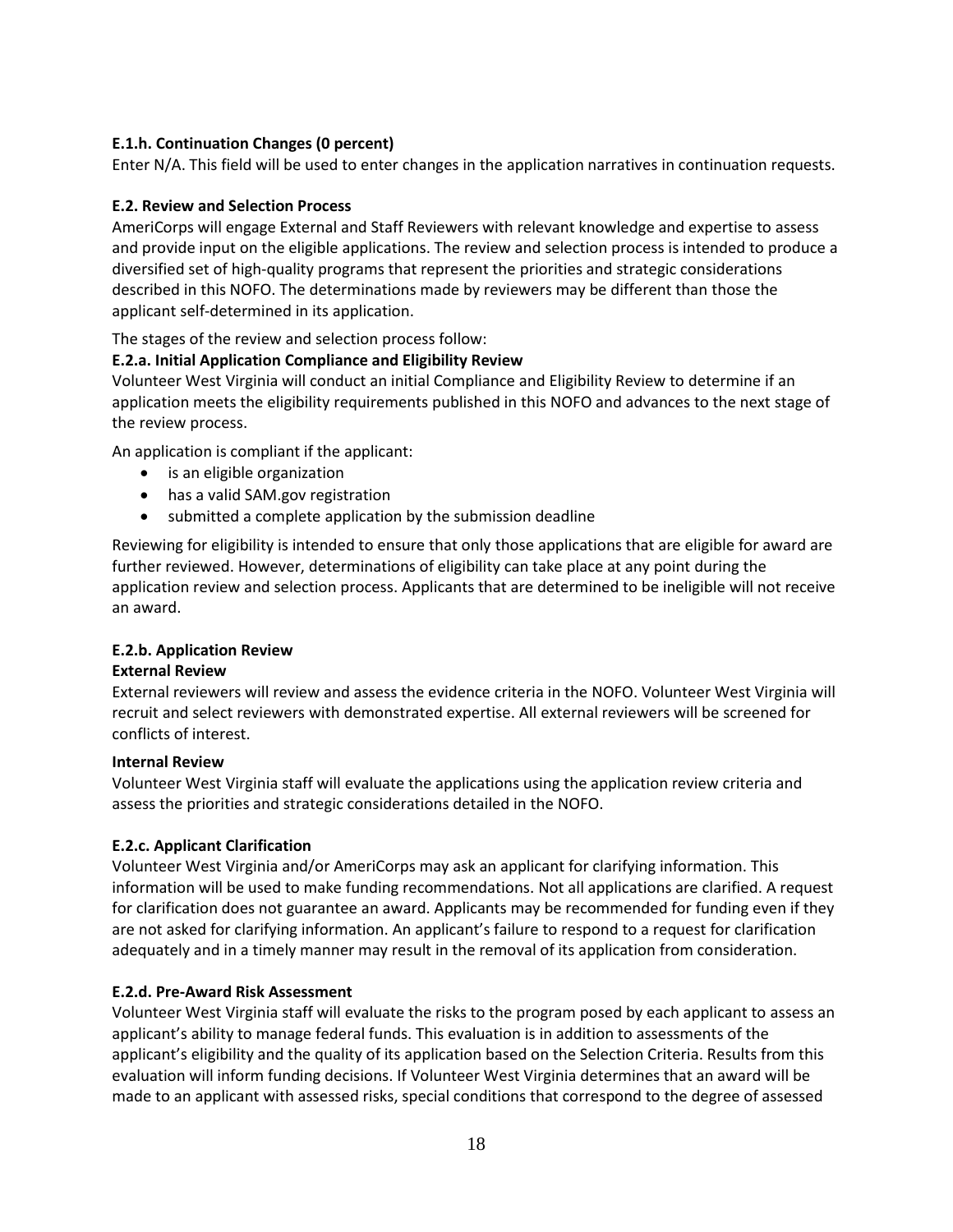risk may be applied to the award. Additionally, if Volunteer West Virginia concludes that the reasons for applicants having poor risk assessment are not likely to be mitigated, those applications may not be selected for funding.

In evaluating risks, Volunteer West Virginia and/or AmeriCorps may consider the following criteria:

Due Diligence:

- federal debt delinquency
- suspension and debarment
- information available through OMB-designated repositories of government-wide eligibility qualification or financial integrity information, such as:
	- o Federal Awardee Performance and Integrity Information System (FAPIIS)
	- o U.S. Treasury Bureau of Fiscal Services
	- o System for Award Management (SAM)
	- o "Do Not Pay"
- reports and findings from single audits performed under Uniform Administrative Guidance and findings of any other available audits or investigations
- IRS Tax Form 990
- Oversight.gov
- Public Litigation Records

Operational and Financial Management:

• financial stability

Past Performance:

- applicant's record in managing previous AmeriCorps awards, cooperative agreements, or procurement awards, including:
	- o timeliness of compliance with applicable reporting requirements
	- o conformance to the terms and conditions of previous federal awards
	- $\circ$  applicant's ability to effectively implement statutory, regulatory, or other requirements imposed on award recipients
	- o meeting matching requirements
	- $\circ$  the extent to which any previously awarded amounts will be expended prior to future awards
	- o national service criminal history check compliance.

Other Programmatic Risks:

• publicly available information, including information from the applicant organization's website

### **E.2.e. Consideration of Integrity and Performance System Information**

Prior to making any award that exceeds the \$250,000, Volunteer West Virginia is required to review and consider any information about the applicant that is in the designated integrity and performance system accessible through SAM (currently FAPIIS) (See [41 U.S.C. 2313\)](http://uscode.house.gov/view.xhtml?req=(title:41%20section:2313%20edition:prelim)%20OR%20(granuleid:USC-prelim-title41-section2313)&f=treesort&edition=prelim&num=0&jumpTo=true). Additionally, AmeriCorps may expand upon these requirements and use its discretion to review and consider information about any applicant receiving an award, including those under \$250,000.

Any applicant, at its option, may review information in the designated integrity and performance systems accessible through FAPIIS and comment on any information about itself that a federal awarding agency previously entered and is currently in the designated integrity and performance system accessible through FAPIIS.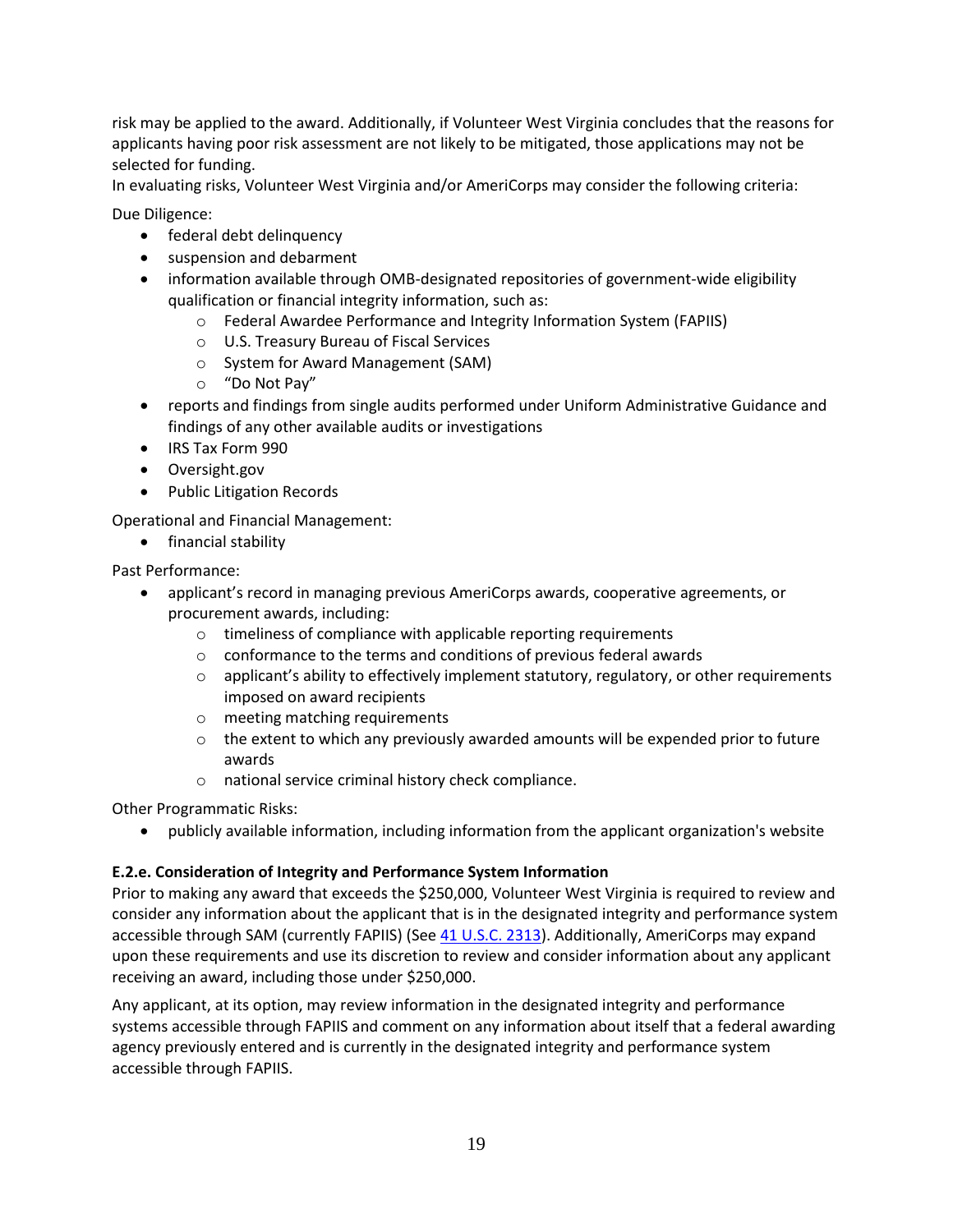### **E.2.f. Selection for Funding**

The review and selection process are designed to:

- identify how well eligible applications are aligned with the application review criteria
- build a diversified portfolio based on the following strategic considerations:
	- o AmeriCorps Funding Priorities (See Section *A.2. Funding Priorities*)
	- o meaningful representation of
		- rural communities
		- innovative community strategies

Based on the evaluation of these strategic considerations, applications may be selected for funding over applications with a greater degree of alignment with the review criteria. Volunteer West Virginia will assess an applicant's strategic considerations. Applicants must check the relevant boxes in the Program Information tab in AmeriCorps' web-based management system to be considered for AmeriCorps' assessment of the strategic considerations (see *Selection for Funding* section.) Applicants should only check the boxes if the strategic consideration is a significant and intentional part of their program design and if implementation strategies are described in the application.

Volunteer West Virginia reserves the right to prioritize funding existing awards over making new awards. Volunteer West Virginia reserves the right to fund applications in an amount other than at the requested level of funding and will document the rationale for doing so.

*Volunteer West Virginia and AmeriCorps reserve the right to adjust or make changes to the review process, if unforeseen challenges or urgent circumstances make it impossible, impracticable, or inefficient to conduct the review process as planned. Any such adjustments or changes will not affect the selection criteria that will be used to assess applications.*

### *E.3. Feedback to Applicants*

Applicants will receive feedback from the external review and the staff review of their compliant applications. This feedback will be based on the review of the original application and will not reflect information provided during clarification.

## *E.4. Transparency in Grant-making*

Volunteer West Virginia is committed to transparency in grant-making. Submitted program narratives for successful applications will be available upon request.

### **F. FEDERAL AWARD ADMINISTRATION INFORMATION**

### **F.1. Federal Award Notices**

Volunteer West Virginia will make awards following the selection announcement. AmeriCorps anticipates announcing the results of this funding opportunity by early June 2022 contingent on the availability of congressional appropriations. All applicants, successful or not, will be notified of funding decisions via email.

Notification of an award is not an authorization to begin activities. The Cooperative Agreement is the authorizing document. An awardee may not expend federal funds until the start of the Period of Performance identified on the Cooperative Agreement unless it has received a written pre-award cost approval from Volunteer West Virginia.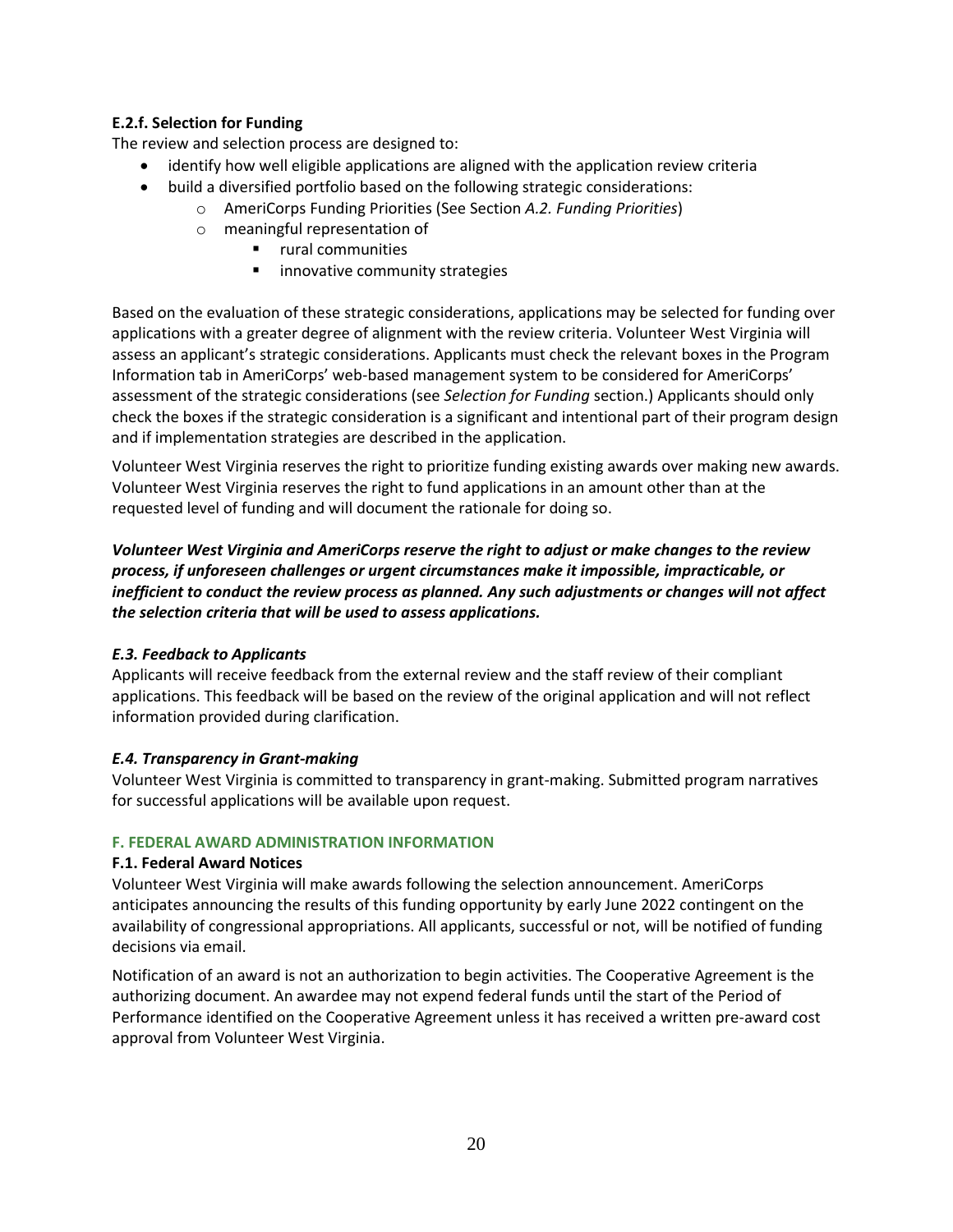### **F.2. Administrative and National Policy Requirements**

### **F.2.a. Uniform Guidance**

All awards made under this NOFO will be subject to the Uniform Administrative Requirements, Cost Principles, and Audit Requirements for Federal Awards (Uniform Guidance), i[n 2 CFR Parts 200](http://www.ecfr.gov/cgi-bin/text-idx?SID=379c69c6a453c93b76142986a4ce5ad4&node=pt2.1.200&rgn=div5) an[d 2205.](http://www.ecfr.gov/cgi-bin/text-idx?SID=f7425ef67312ab84da9e76ed5d79dff7&node=pt2.1.2205&rgn=div5)

### **F.2.b. Requests for Monitoring or Payment Integrity Information**

AmeriCorps may request documentation from recipients in order to monitor the award or to comply with other legal requirements, such as the [Payment Integrity Information Act of 2019.](https://paymentaccuracy.gov/) Failure to make timely responses to these requests may result in award funds being placed on manual hold, reimbursement only status, or other remedies may be applied as appropriate.

### **F.2.c. AmeriCorps Terms and Conditions**

All awards made under this NOFO will be subject to the FY 2022 AmeriCorps General Terms and Conditions, and the FY 2022 Program-Specific Terms and Conditions for the particular program (when applicable). These Terms and Conditions contain detailed, mandatory compliance and reporting requirements. Current versions of the AmeriCorps General and Program-Specific Terms and Conditions for each of its programs is available at [https://americorps.gov/grantees-sponsors/directs-territories](https://americorps.gov/grantees-sponsors/directs-territories-tribes)[tribes.](https://americorps.gov/grantees-sponsors/directs-territories-tribes)

### **F.2.d. National Service Criminal History Check Requirements**

The National Service Criminal History Check (NSCHC) is a specific screening procedure established by law to protect the beneficiaries of national service. We encourage grantees to minimize barriers to service without putting their program beneficiaries at genuine risk.

- In general, award recipients and subrecipients must conduct an NSCHC for AmeriCorps members, AmeriCorps Seniors volunteers, and staff funded under, or whose salary is reflected as match on, the award.
- AmeriCorps strongly encourages applicants to review the regulations and additional guidance to fully understand how to comply with the requirements.
- Volunteer West Virginia requires funded applicants to utilize the two AmeriCorps-approved vendors to conduct the required NSCHCs.
- Failure to conduct a compliant NSCHC may result in significant disallowed costs.
- The cost of conducting NSCHC is an allowable expense under the award and the individual subject to the NSCHC may not be required to cover the cost without being reimbursed.

A NSCHC consists of a check of the:

- 1. National Sex Offender Public website through NSOPW.gov (nationwide check).
- 2. State criminal history record repository or agency-designated alternative for the individual's State of residence *and* State of service.
- 3. Fingerprint-based check of the FBI criminal history record database through the State criminal history record repository or agency-approved vendor.

All checks must be conducted, reviewed, and an eligibility determination made before the individual begins work or service.

An individual is not eligible to serve or work in a position subject to the NSCHC requirements if:

- the individual refuses to consent to a criminal history check.
- makes a false statement in connection with a criminal history check.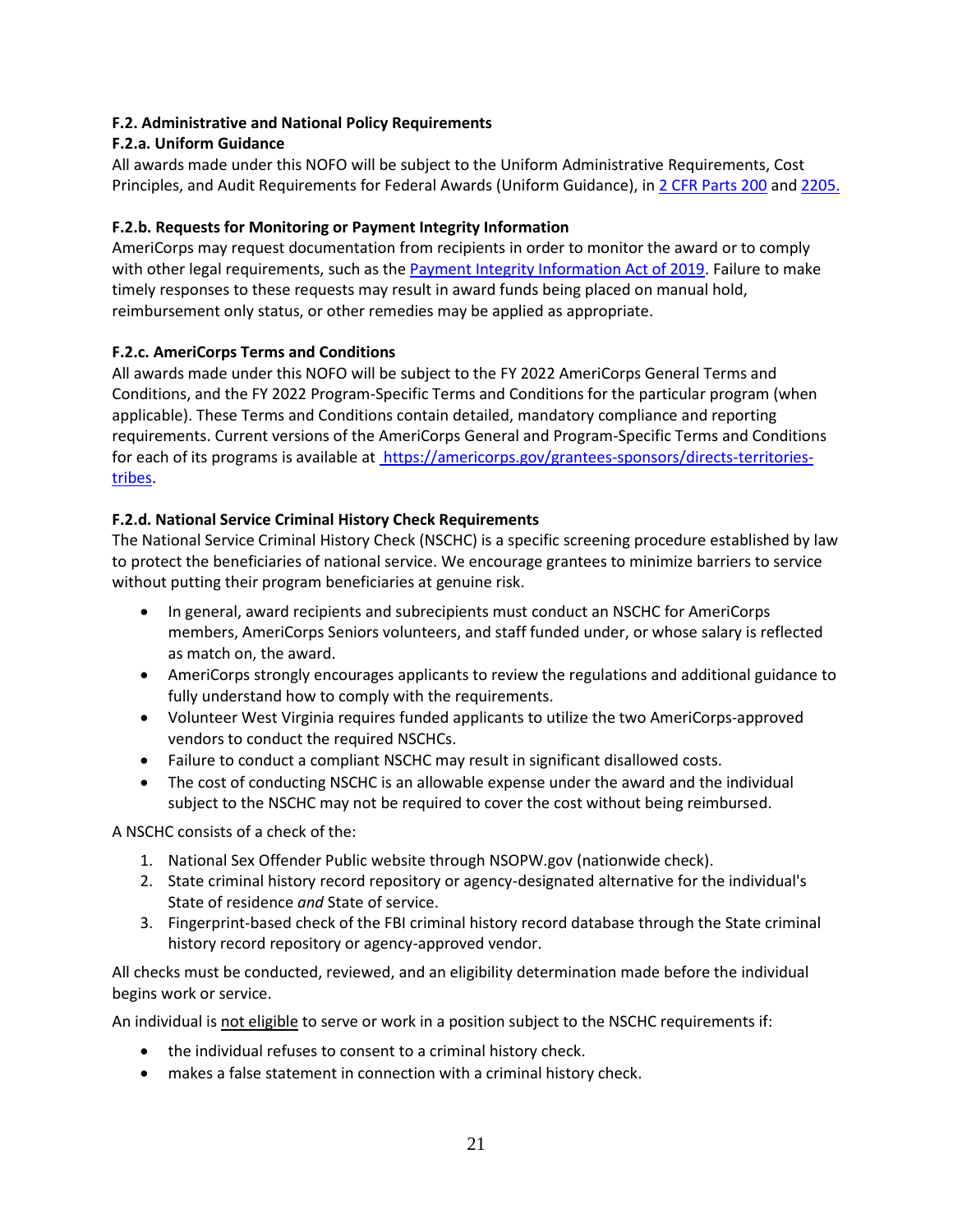- is registered, or is required to be registered, on a state sex offender registry or the National Sex Offender Registry.
- has been convicted of murder.

*See [45 CFR 2540.200](https://gcc02.safelinks.protection.outlook.com/?url=http%3A%2F%2Fwww.ecfr.gov%2Fcgi-bin%2Ftext-idx%3FSID%3Df100236ee7664894ea5b7d2b7bc80564%26mc%3Dtrue%26tpl%3D%2Fecfrbrowse%2FTitle45%2F45cfr2540_main_02.tpl&data=04%7C01%7CJBastressTahmasebi%40cns.gov%7C7ed5931d00304e055d1608d915b16791%7Cd2f850a78dce4fb3a79c6867f9514312%7C0%7C0%7C637564673950768749%7CUnknown%7CTWFpbGZsb3d8eyJWIjoiMC4wLjAwMDAiLCJQIjoiV2luMzIiLCJBTiI6Ik1haWwiLCJXVCI6Mn0%3D%7C1000&sdata=VkrkzIoXKRKWvLrH0AY%2BcxvTpWH79%2B8AzvQukeaWwOE%3D&reserved=0)– 2540.207 an[d National Service Criminal History Check Resources](https://gcc02.safelinks.protection.outlook.com/?url=https%3A%2F%2Famericorps.gov%2Fgrantees-sponsors%2Fhistory-check&data=04%7C01%7CJBastressTahmasebi%40cns.gov%7C7ed5931d00304e055d1608d915b16791%7Cd2f850a78dce4fb3a79c6867f9514312%7C0%7C0%7C637564673950778705%7CUnknown%7CTWFpbGZsb3d8eyJWIjoiMC4wLjAwMDAiLCJQIjoiV2luMzIiLCJBTiI6Ik1haWwiLCJXVCI6Mn0%3D%7C1000&sdata=EyRpPhW8PtN7HeyD7qqutv%2BdOLf79EdpZDq0Fdzw0mA%3D&reserved=0) for complete information and FAQs.*

## **F.2.e. Official Guidance**

All AmeriCorps active Guidance is available on the agency's Guidance webpage: [https://www.americorps.gov/about/agency-overview/official-guidance.](https://www.americorps.gov/about/agency-overview/official-guidance) The contents of these documents do not have the force and effect of law and are not meant to bind the public in any way unless incorporated into a contract or grant agreement. These documents are intended only to provide clarity to the public regarding existing requirements under the law or agency policies.

## **F.3. Use of Material**

To ensure that materials generated with AmeriCorps funding are available to the public and readily accessible to recipients and non-recipients, AmeriCorps reserves a royalty-free, nonexclusive, and irrevocable right to obtain, use, modify, reproduce, publish, or disseminate publications and materials produced under the award, including data, and to authorize others to do so [\(2 CFR §200.315\)](http://www.ecfr.gov/cgi-bin/retrieveECFR?gp=&SID=74a79d9a3a38ee2ca26d377daeacebb7&mc=true&n=pt2.1.200&r=PART&ty=HTML#se2.1.200_1315).

## **F.4. Reporting**

Recipients are required to submit a variety of reports which are due at specific times during the life cycle of an award. All reports must be accurate, complete, and submitted on time.

Once the grant is awarded, recipients will be expected to have data collection and data management policies, processes, and practices that provide assurance that they are reporting high quality performance measure data. At a minimum, recipients should have policies, processes, and practices that address the following five aspects of data quality for themselves and for subrecipients (if applicable):

- the data measures what it intends to measure
- the data reported is complete
- the recipient collects data in a consistent manner
- the recipient takes steps to correct data errors
- the recipient actively reviews data for accuracy prior to submission.

Failure to submit accurate, complete, and timely required reports may affect the recipient's ability to secure future AmeriCorps funding.

## **F.5. Continuation Funding Information and Requirements**

Organizations that have current awards that continue beyond FY 2021 must submit an application in order to be eligible to receive funding for the following year. Please see the Application Instructions*,* if applicable*.* Requests by existing continuation applicants for increases in the level of funding or number of positions will be assessed using the review criteria published in this NOFO. The review will also be based on progress reports, the federal financial report, evaluation plans, Volunteer West Virginia knowledge of the grant program. To be approved for continuation funding, recipients must demonstrate satisfactory performance with respect to key program goals and requirements, as well as compliance with the terms and conditions of the grant.

Volunteer West Virginia and/or AmeriCorps reserves the right to award applications in an amount less than the requested level of funding and will document the rationale for doing so.